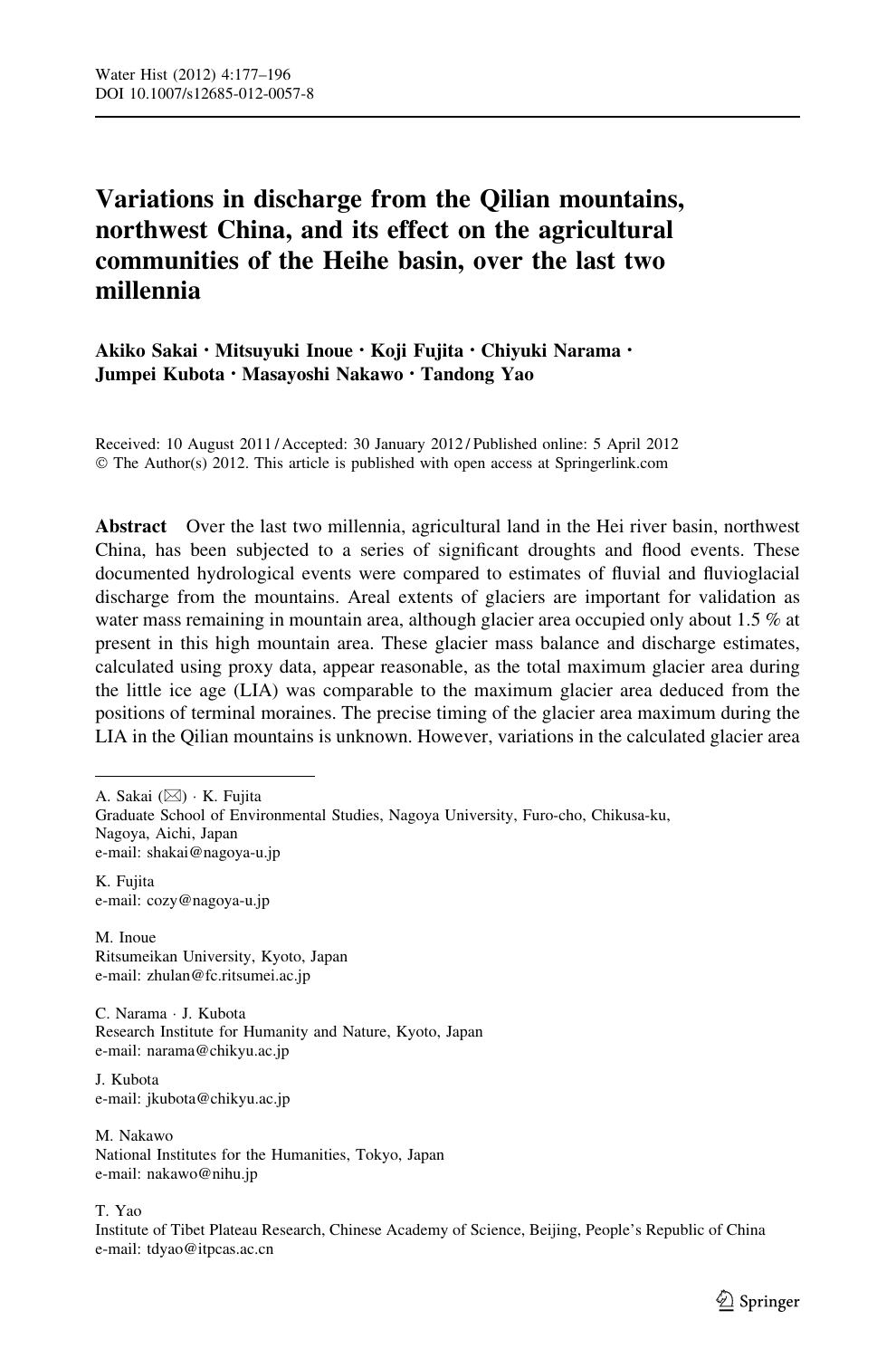<span id="page-1-0"></span>suggest that glacier extent reached a maximum between 1520 and 1690 CE. A number of the historical drought events occurred during periods of reduced discharge from the mountains, and, conversely, flood events tended to coincide with an increase in discharge from glaciers. Historical documents record five multi-year droughts in the basin between 1200 and 2000 CE. The modelling of the fluctuating pattern of fluvial and fluvioglacial discharge implies that at least two drought events were anthropogenically driven. Furthermore the reasons for the presence or absence of drought events are considered based on continuous discharge fluctuation and water demands of each ages, that can be estimated from analysing intermittent historical documents.

Keywords Glacier · Discharge · Drought · Arid region · Precipitation

## Introduction

In the arid regions of China, precipitation in the surrounding mountain ranges plays a significant role in providing water for the desert and oasis cities. The Heihe basin of northwest China is one such arid region (Fig. 1a), that can be divided into three parts: upper, middle, and lower. The Qilian mountains form the upper, glaciated reaches. In the

Fig. 1 a Location map showing the Heihe Basin, Qilian Mountains, and tree-ring sample sites at Dulan. Thick solid lines represent mountain ranges. b The three basins studied are part of the mountain region of the Heihe Basin, and have been divided into 0.5° latitude/longitude grid squares

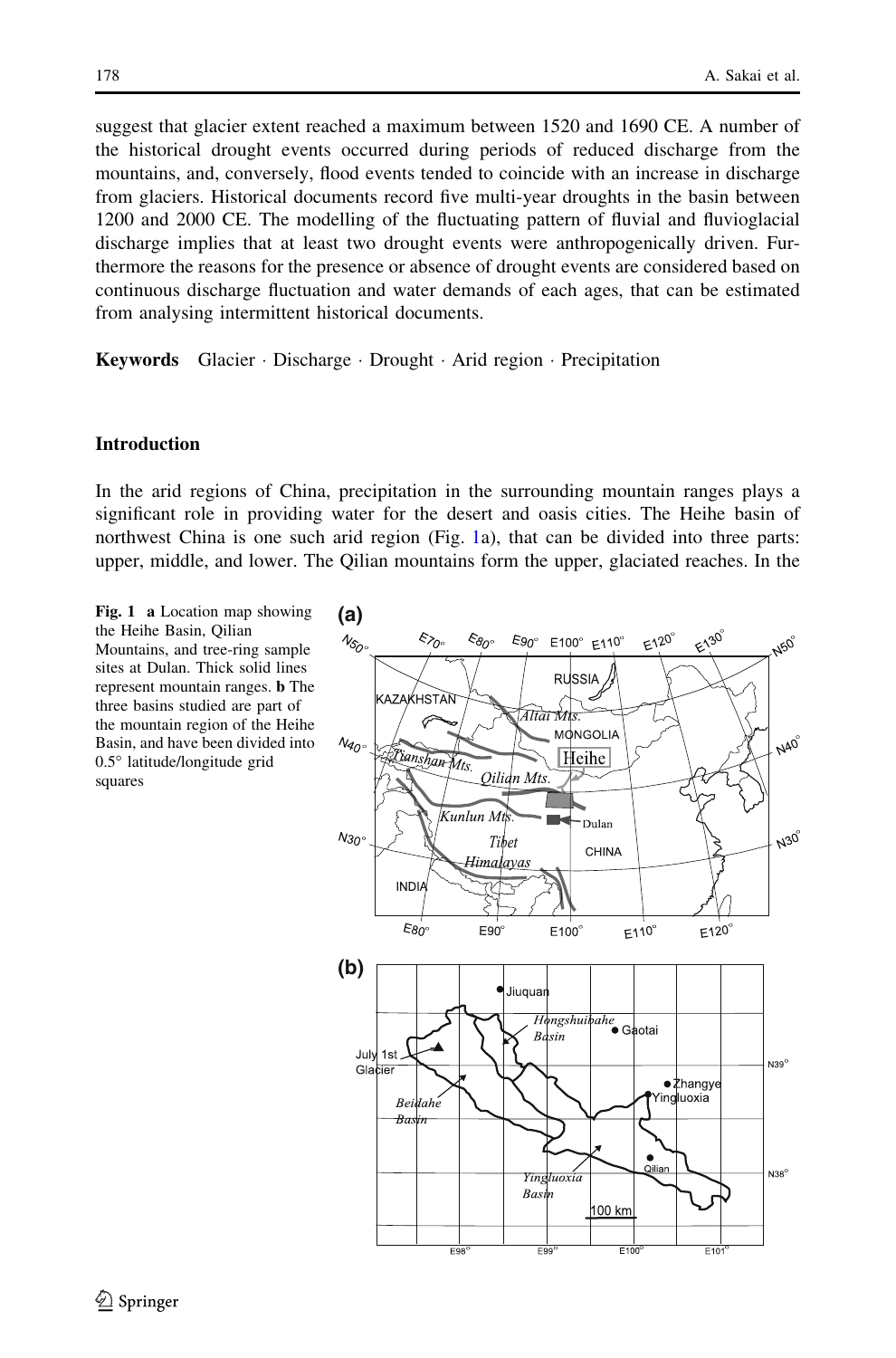<span id="page-2-0"></span>middle zone, at the northern foot of the Qilian mountains, are the oasis cities of Zhangye and Jiuquan. Finally, the vast Gobi desert occupies the lower reaches of the basin, across which the Heihe flows northwards before debouching into terminal lakes.

At high elevations, in the mountainous zones to the south of the Gobi desert, relatively large amounts of precipitation (300–500 mm  $yr^{-1}$ ) occur. In contrast, there is little precipitation (30–50 mm  $yr^{-1}$ ) downstream in the desert zones to the north (Wang and Cheng [1999\)](#page-18-0). Most precipitation in the desert zone quickly evaporates; consequently, water is unable to accumulate as either groundwater or in rivers. Therefore, precipitation stored in the nearby mountain glaciers is an important water resource (Wang and Cheng [1999\)](#page-18-0), and melt water from glaciers and snow in these mountains has long provided an important source of drinking water and a means of irrigation for people living in the desert and oasis cities. However, by the latter part of the 19th century, runoff in some major tributaries of the Heihe had diminished due to an increase in the irrigation area (Wang and Cheng, [1999](#page-18-0)), resulting in adverse environmental impacts such as seasonal water shortage affecting farming in the lower reaches of the Qilian mountains.

Endo et al. [\(2005](#page-17-0)) have summarised the history of the lower reaches of Heihe basin based on analysis of lake sediments as follows. The lower reaches can be divided into two main parts; namely, the Juyan delta (old Juyan lake) and the Ejina delta (Gashon Nor and Sogo Nor) (Fig. 2). The Juyan lake has expanded greatly since 7500 BP. However, in 300 CE, the water level of old Juyan lake dropped, as the river channel shifted gradually westwards towards the Ejina delta, due to the development of sand dunes on the Juyan delta. In contrast, river water has flowed into Sogo Nor since 2500 BP, and Sogo Nor and



Fig. 2 Lakes and deltas of the lower reaches of the Hei River Basin (modified from Fig. [1](#page-1-0) in Endo et al. [2005\)](#page-17-0)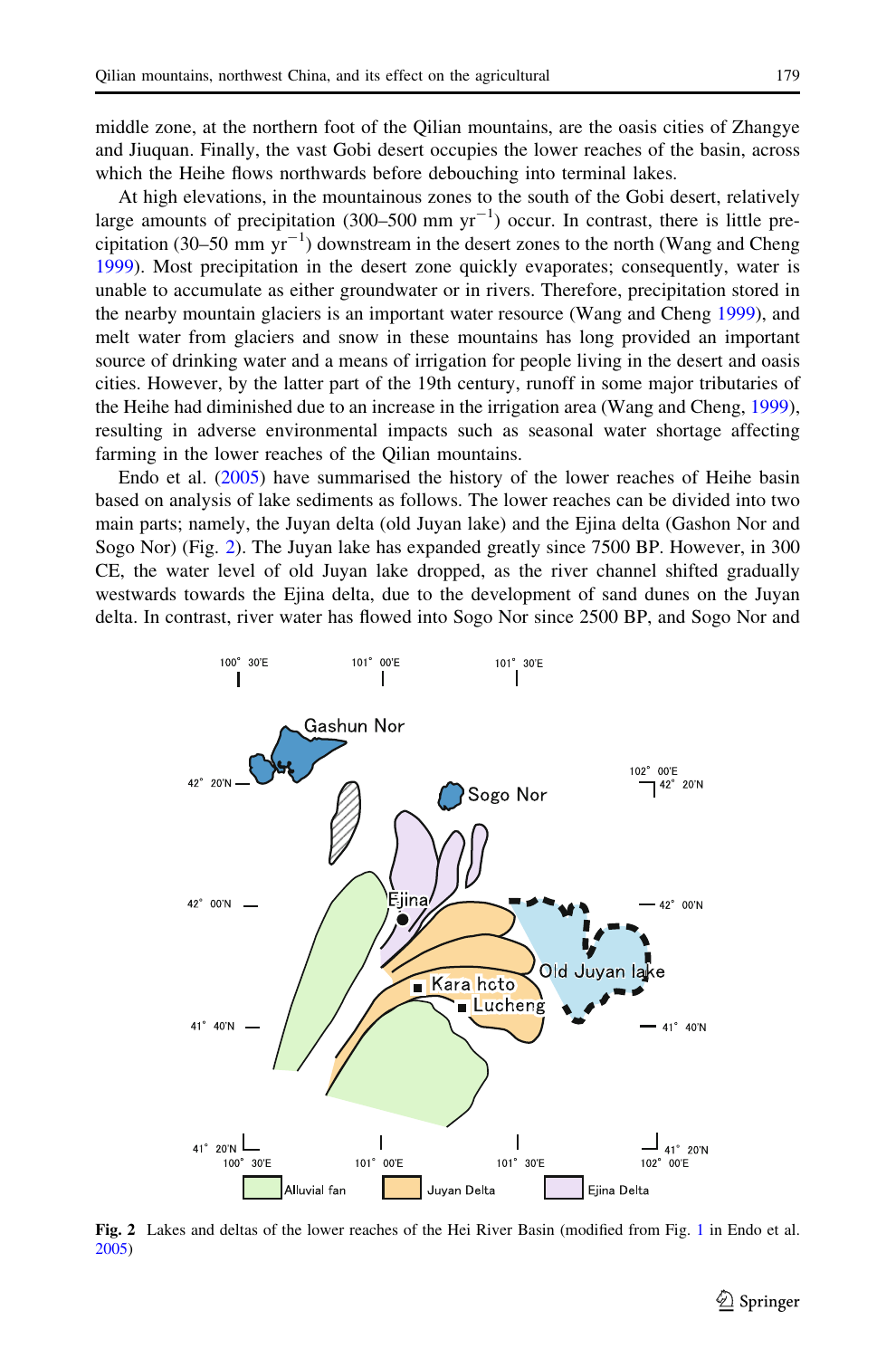Gashon Nor became large lakes in 1200 CE. In this way, the hydrological conditions of the lower reaches has been changed significantly due to river channel change in the Heihe basin, changes that are described in the next section.

The upper reaches of the Heihe basin are comprised of the Yingluoxia, Beidahe, and Hongshuibahe basins (Fig. [1b](#page-1-0)). Sakai et al. [\(2010](#page-18-0)) established a method for calculating discharge from the Yingluoxia basin, the largest basin in the Heihe catchment. Changes in runoff from the Qilian mountains, in response to climate change, have been simulated by Kang et al. ([1999\)](#page-18-0) using the Hydrologiska Byråns Vattenbalansavdelning (HBV) model. They concluded that the annual discharge from a mountainous area would fall if the annual temperature increased by  $0.5 \degree C$ , even if precipitation levels remained constant, due to the increase in evaporation.

Numerical simulations of a number of glaciers have been developed in an attempt to model their behaviour over the past few decades and to predict their response to future changes (e.g., Greuell [1992](#page-18-0); Raper et al. [1996](#page-18-0); Oerlmans [1997;](#page-18-0) Schmeits and Oerlemans [1997;](#page-18-0) Zuo and Oerlemans [1997](#page-19-0); Smedt and Pattyn [2003](#page-18-0); Linderholm and Jansson [2007;](#page-18-0) Yamaguchi et al. [2008\)](#page-18-0). These researchers reconstructed past variations in glacier length, or glacier mass balance, and discussed the sensitivity of glacier length to changes in precipitation; however, they did not attempt to reconstruct variations in glacier area, or evaluate variations in discharge from the glaciers. Here, the discharge from the three basins of the Hei river system are calculated for the last two millennia, using proxies for temperature and precipitation data. These discharge data are then compared with the historical records to see when hydrological events coincide. We discuss the similarities between the two data sets, and it is demonstrated that the method can be used for the analysis of historical flooding and drought events at northwest China including the Heihe basin.

#### Historical data

Nakawo [\(2011](#page-18-0)) summarized historical records such as 'Juyan Hanjian', 'Suishu' and 'Tongdian' in relation to climate change and the water environment in the Heihe basin. The water environment is briefly outlined in the following paragraphs.

Few historical documents survive from the later Han Dynasty (25–220 CE). However, an ancient inhabited site and irrigation network, on the Juyan delta, was identified from an analysis of a Corona satellite image. Dating evidence based on pottery finds, and C-14 dating of charcoal, indicates that irrigated agriculture was active two period on the Juyan delta, one during the Han period, and the other during the Xixia-Yuan period (1032–1368 CE). And a large irrigation system was already in existence over 2000 years ago (Endo et al. [2005;](#page-17-0) Nakawo [2011\)](#page-18-0). During the Wei, Jin, and the southern and northern Dynasties (220–589 CE), the old Juyan lake contracted rapidly around 300 CE, because water from the Hei river had started to flow into the present-day Sogo Nor (Endo et al. [2005\)](#page-17-0). The agricultural land of the Juyan delta was then abandoned but was later colonised by a nomadic people. Four droughts occurred along the Hexi Corridor during this period (271, 369, 399, and 405 CE) (Three Kingdoms Period). In the Sui period (581–618 CE), there is only one reference to the Hexi Corridor in 'Suishu' (605–616 CE), which states that: 'There is a lot of land, but there are relatively few people.' The document also records some small-scale resettlement of frontier soldiers in the region at this time.

In the Tang period (618–907 CE), an inspection report (opinion by Chen Zi'ang) from 685 CE covering the middle reaches of the Hei at Ejina and Ganzhou (present-day Zhangye), stated that: 'irrigated agriculture is carried out only at Ganzhou (present-day Zhangye), and this is the breadbasket of the Hexi Corridor'. There are also descriptions in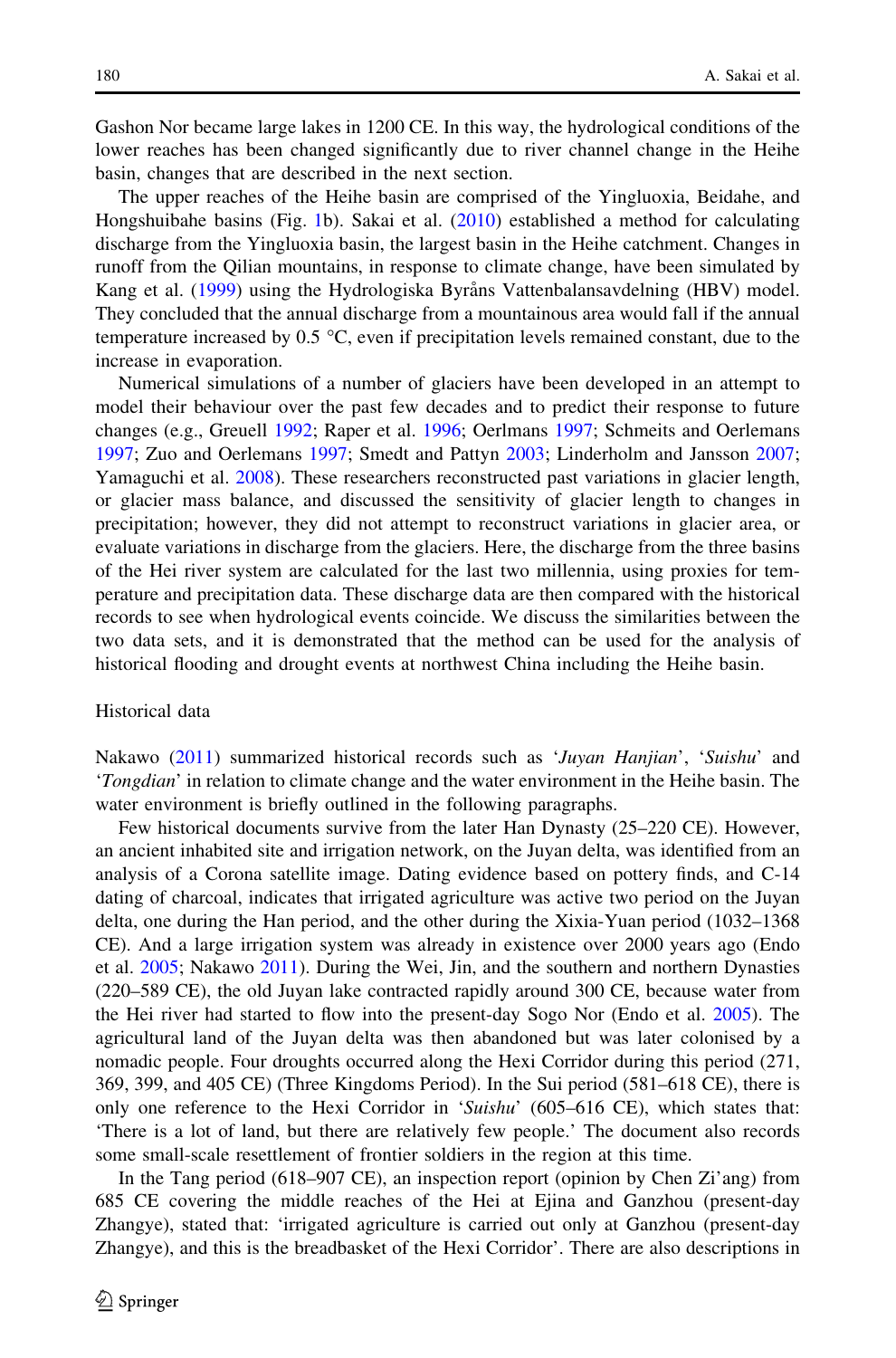the 'opinion by Chen Zi'ang' of the lower reaches: 'Juyan lake contact with Hei river at Ejina. Agricultural land expands in the form of grass land, where stock farming was possible. There is a lot of fish and salt in the lake and river.' While Endo et al. [\(2005](#page-17-0)) found that the old Juyan lake was already much reduced in size by 300 CE. 'The opinion by Chen Zi'ang' also suggested that in 685 CE, following three years of drought on the Mongol plateau, a large number not quantified of displaced people had arrived in Ejina.

During the Sung period (960–1279 CE), east China was governed by Sung, however, the Hei river region, which was mainly occupied by the Tangut people, was governed by Xixia (1038–1227 CE). An encyclopaedia ('Shengli Yihai'), published by Xixia in 1182 CE, contains descriptions of the glaciated mountain regions and of the lifestyle of the inhabitants: 'the local people cultivate the land using irrigation and also keep animals, such as sheep and horses'. The 'Dafo-si' temple in present-day Zhangye, built during the Xixia period, contains a stone monument known as 'Heishuiqiao-bei', which dates to 1176 CE and describes how the Hei river caused flooding every year. In the lower reaches, stock farming was dominant with little arable land in use; however, during the Xixia period, an increased use of irrigation allowed an expansion of crop cultivation, and this was accompanied by a phase of urban development that included 'Khara Khoto' (Black city) and 'Lücheng (Green city)'(Fig. [2](#page-2-0)). Dating of fragments of wheat and charcoal recovered from a former water channel indicate that this period of expansion occurred between 1160 and 1185 CE (Endo et al. [2005](#page-17-0)). However, Diatom analysis of lake sediment from Gashun Nor indicates that by 1200 CE the main channel of the Hei river had switched course away from the Juyan delta to the Ejina delta, and flowed into Gashun Nor following the development of a sand dune (Endo et al. [2005](#page-17-0)). Consequently, the cultivated land on the Juyan delta was deprived of water.

The subsequent Yuan period (1271–1368 CE) was previously believed to have been dominated by a nomadic people; however, there were significant attempts to increase the amount of agricultural land under cultivation. Farmer–soldiers were settled at Zhangye in 1281 CE CE, and then at Ejina in 1285 and 1288 CE; in addition, the sophisticated farming method known as 'Outian-fa', which involves the construction of irrigation systems, was in use across the country. Traces of 'Outian-fa' were found near the Green city, on the Juyan delta (Sohma et al. [2007\)](#page-18-0). Furthermore, the irrigation systems of the Yuan Dynasty allowed for recycling of the water, in an attempt to adapt to this period of relative water shortage (Endo et al. [2005\)](#page-17-0), unlike those built during the wetter Han Dynasty, when recycling was not required. Documents excavated from Khara Khoto describe how: 'there is very little water in the Hei river at present', indicating that the lower reaches yielded little available water at this time. In addition, there are records of the drought at Ejina in 1299 and 1331 CE; water shortages were also recorded in 1326 CE. Three historical documents (Honil Kangni Yoekdae Gukdo Chido (map of integrated lands and regions of historical countries and capitals, written in 1402 CE); Yong Daji (local gazetteer of Xaanxi Province written in 1522 CE); *Qinbianjilue* (local gazetteer of northwestern border written in 1684 CE); show that the area occupied by the old Juyan lake had dramatically reduced, and that the lake had divided into three smaller lakes by the 13–14th centuries. The depth of these small lakes was only 1-2 m; such that, they were swamp-like (Nakawo [2011\)](#page-18-0).

Beginning in 1390 CE, during the Ming Dynasty (1368–1644 CE), the amount of irrigated agricultural land had expanded dramatically in the middle reaches of the Hei basin (at Zhangye and Jiuquan) to compensate for the loss of cultivated land on the Juyan delta (Fig. [3\)](#page-5-0). In the Ming period, a number of droughts were recorded, but C-14 dating shows that the Ejina delta developed around 1350–1400 CE, following a flood at the point where Sogo Nor and Gashun Nor divided (Endo et al. [2005\)](#page-17-0). In the lower reaches, further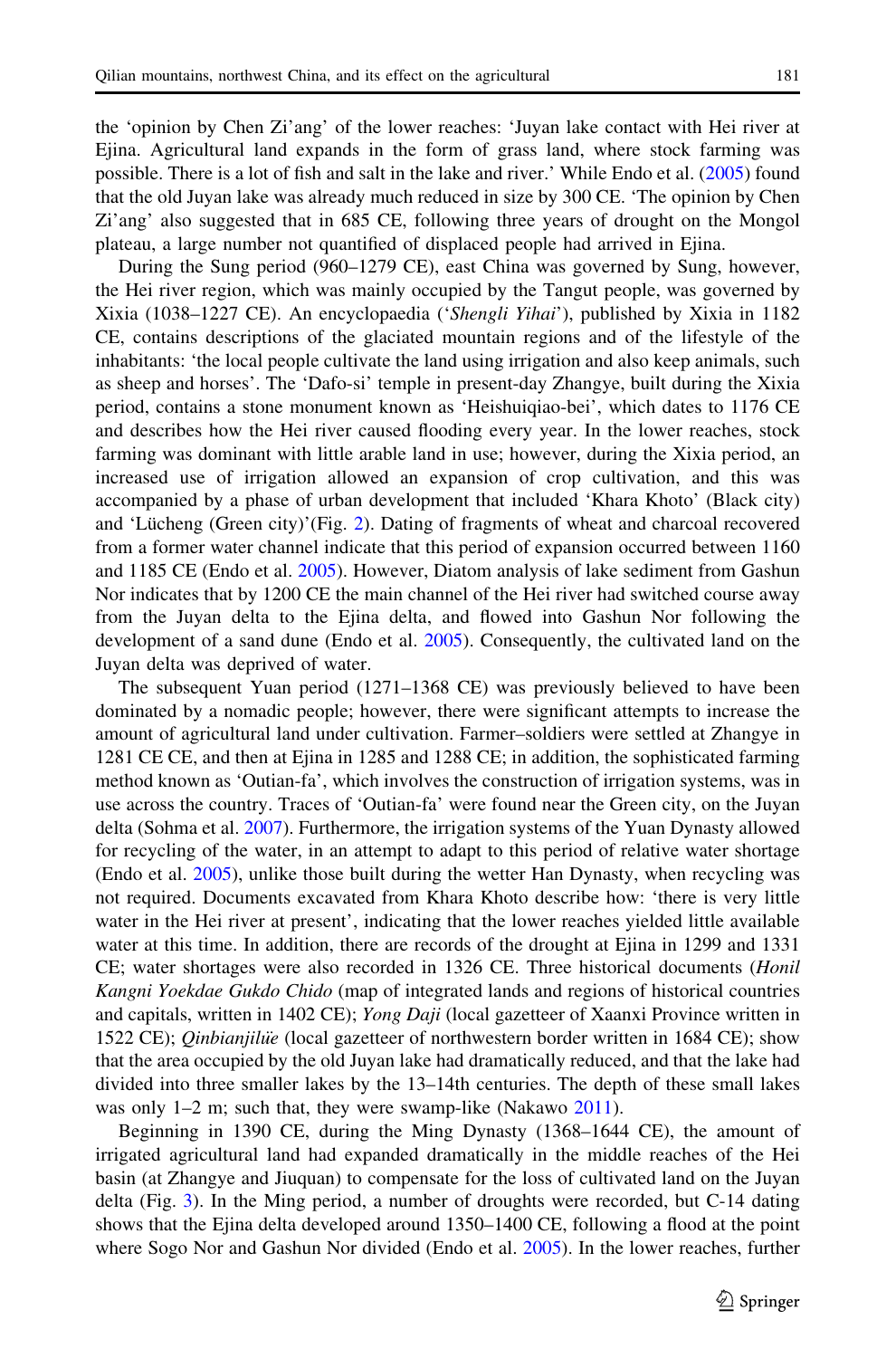<span id="page-5-0"></span>

Fig. 3 Summary of the hydrological environment of the Hei River Basin, comprising the calculated discharge from the mountain area, the proportion of discharge originating from the glacier, agriculture activity in the middle and lower reaches (Nakawo [2011\)](#page-18-0), and the area of the terminal lakes in the lower reaches. The locations of the deltas and lakes in the lower reaches are shown in Fig. [2](#page-2-0). Also shown are changes in the levels of Gashun Nor and Old Juyan Lake (Endo et al. [2007\)](#page-18-0), and of Sogo Nor (Mischke [2001\)](#page-18-0)

settlement of ex-military took place on the Ejina delta in 1406 CE, and C-14 dating of plant remains found in the wall of a water channel near Lücheng confirm that irrigation channels were still being used in 1413 CE (Endo et al. [2005](#page-17-0)). However, in 1475 CE, Tamarix cones and plants covered the irrigation channel developed near Khara Khoto and Lücheng (Fig. [2\)](#page-2-0), which indicates that cultivation was abandoned at the time because Tamarix would not have grown if the water channel was being actively maintained (Endo et al. [2005](#page-17-0)).

By 1712 CE, during the Qing period (1644–1912 CE), there were considerable problems and conflicts associated with the use of water for irrigation, and river water did not reach the lower reach of the Heihe basin. In response, the rules for water distribution were established; these rules, and their subsequent revisions (1955–57, 1960, 1962–63, 1966–89, and 2000–06 CE), remain in force today (Inoue et al. [2007\)](#page-18-0). In 1726 CE, the Toryuud people, who led a nomadic existence around Ejina, complained that the rivers dried up during spring and summer. By the 18th century, the population had increased dramatically and the continuing settlement of ex-military personnel had reached its upper limit in terms of water availability. Diatom analysis of lake sediments from Gashun Nor confirm that very little river water flowed into the lake between 1740 and 1900 CE, which coincides with the period of excessive extraction of water for irrigated agriculture in the middle reaches. The monsoon Asia drought atlas (Cook et al. [2010](#page-17-0)), which is plotted on a scale equal to 2.5<sup>°</sup> latitude/longitude grids, indicates that the east india drought occurred during 1790, and from 1792 to 1796 CE. The great drought occurred from 1876 to 1878 CE. These droughts adversely affected the harvest in the Hei river basin (Inoue et al. [2007](#page-18-0)).

The population in present-day Zhangye and Jiuquan is one-fifth of that during the Ming Dynasty, due to the effects of the Dongan Revolt (1862–1877 CE). In the time of the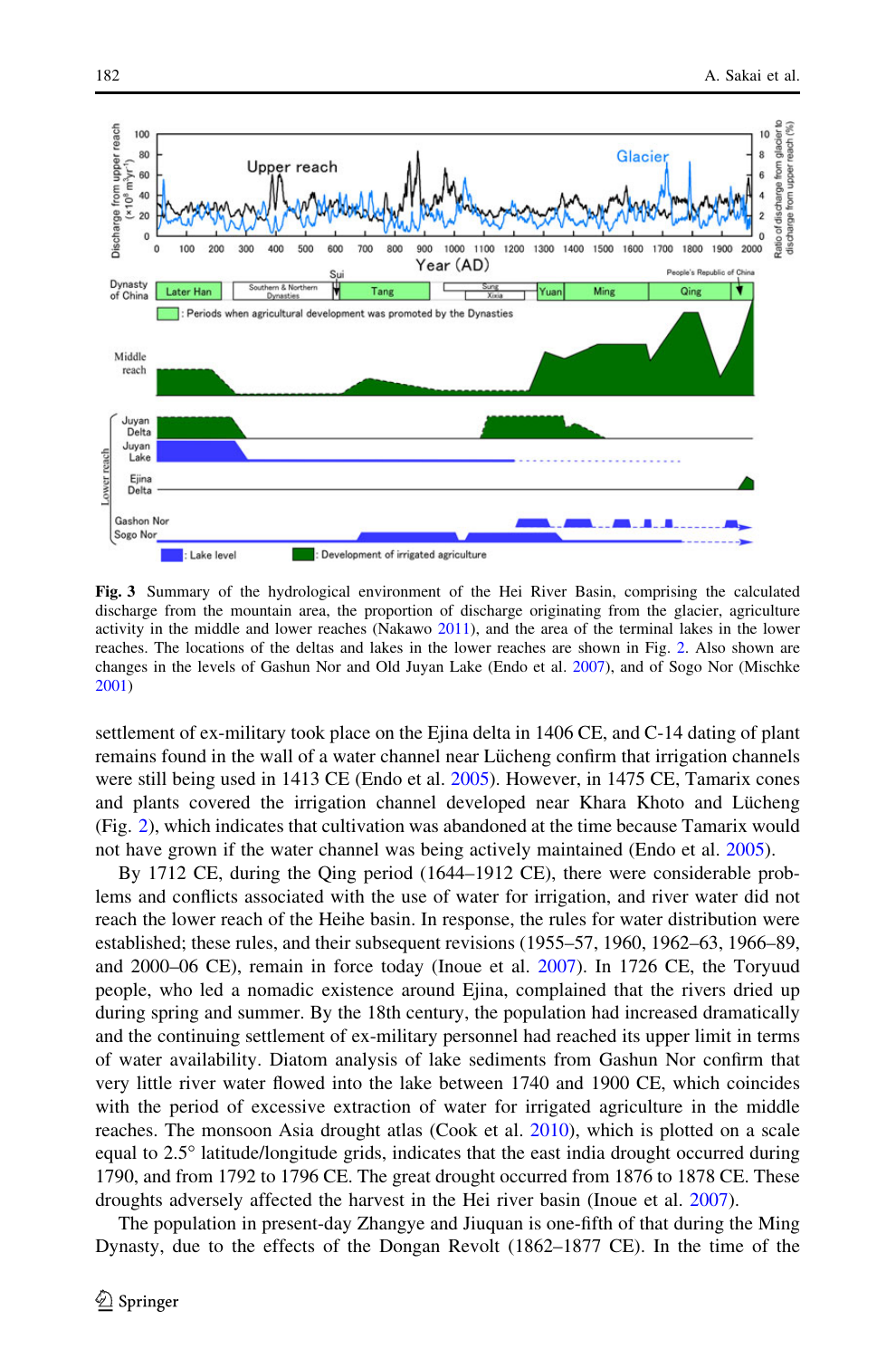<span id="page-6-0"></span>

Fig. 4 a Relationship between tree-ring width and precipitation in May at Dulan  $(35^{\circ}50^{\circ}-36^{\circ}30^{\circ}N, 97^{\circ}40^{\circ}-$ 98°20'E), from 1978 to 2002. **b** The relationship between precipitation in May and annual precipitation at Dulan. Data from Yatagai et al. ([2009\)](#page-18-0)

Republic of China (1912 CE–), the population, and the amount of land used for agriculture, has increased dramatically in both the middle and lower reaches, and water from the Beidahe no longer reached the lower section of the basin, plus the lakes Sogo Nor and Gashon Nor had dried up. Because of the sharp increase in both the amount of irrigated agricultural land and the size of the population in the middle and lower reaches, there occurred a sharp decline in groundwater levels and vegetation cover (Kubota [2007](#page-18-0)). A large flood occurred in the middle to lower reaches in 1930 CE (Endo et al. [2005](#page-17-0)).

## **Methods**

Meteorological data from the last two millennia

Using multi-proxy data from ice cores, tree-rings, and lake sediments, Yang et al. ([2002](#page-18-0)) reconstructed decadal changes in temperature anomaly data. The annual temperature anomaly is interpolated by assuming linear change. Here, we estimate temperature change based on the differences between the temperature anomaly data of Yang et al. ([2002\)](#page-18-0), and temperature data from the NCEP/NCAR (National Centres for Environmental Protection/ National Centre for Atmospheric Research) Reanalysis project for 1980 and 1990 at an altitude of 4,300 m. The temperature at this altitude was calculated from the temperature at 600 hPa and the temperature lapse rate, which was in turn calculated from the temperatures and geopotential heights at 600 and 700 hPa, respectively.

Moisture stress during the growing season is a major limiting factor for tree-ring growth in the arid regions of China. Consequently, variations in tree-ring width can be used as a proxy to reconstruct precipitation amounts during the growing season. Zhang et al. ([2003](#page-19-0)) report a tree-ring width chronology spanning 2326 years obtained from archaeological wood and living trees at Dulan, 300 km from the Hei river basin (35°50'-36°30'N, 97°40'-98°20'E; Fig. [1\)](#page-1-0). The tree-ring indices correlate most strongly with spring precipitation (May–June) ( $r = 0.58$ ,  $p < 0.001$ , Pearson's correlation coefficient).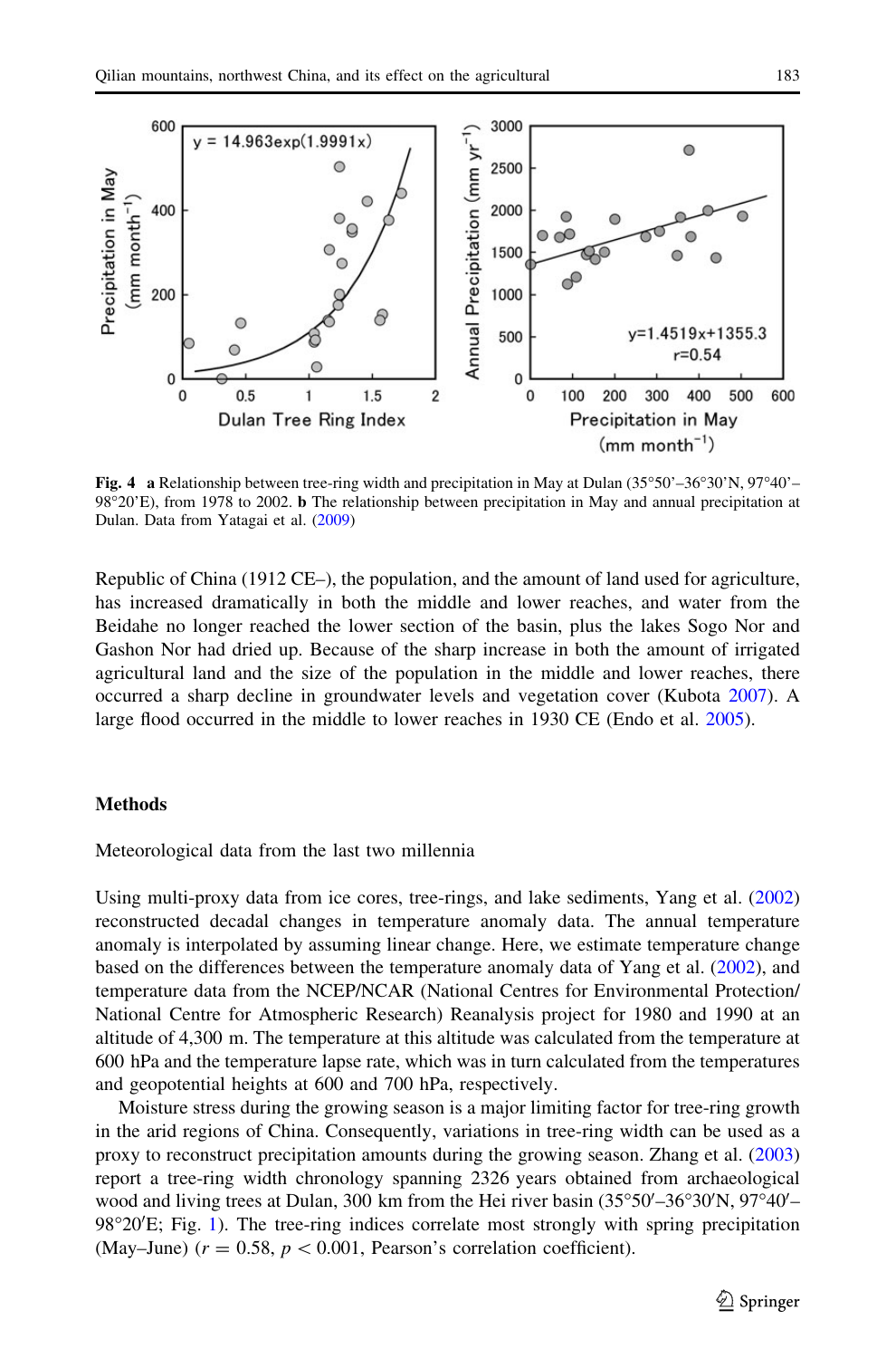<span id="page-7-0"></span>800  $-5$ Annual temperature nnual precipitation at 4300 m a.s.l. (°C) Temperature t Dulan (mm yr  $-7$ 600 400  $-a$  $-11$ 200 Precipitation  $-13$ 400 600 800 1000 1200 1400 1600 1800 2000 0 200 Year

Fig. 5 Annual precipitation at Dulan, calculated from the index of tree-ring width (Zhang et al. [2003\)](#page-19-0). Temperature fluctuations (Yang et al. [2002](#page-18-0)) are also shown

We analysed the monthly precipitation data (Yatagai et al. [2009\)](#page-18-0) from the tree sampling site at Dulan (36°00'-36°30'N, 97°30'-98°00'E). Precipitation amounts in May, between 1978 and 2002, correlated stronglywith tree-ring indices ( $n = 25$ ,  $r = 0.61$ ,  $p < 0.01$ ) (Zhang et al. [2003\)](#page-19-0), as shown in Fig. [4](#page-6-0)a. We derived the following relationship between precipitation in May  $(P_{\text{max}})$  and the tree-ring index (TRI):

$$
P_{\text{may}} = 14.963 \times e^{(1.9991 \text{TRI})} \tag{1}
$$

Precipitation in May also shows a relatively high correlation ( $n = 25$ ,  $r = 0.54$ ,  $p<0.01$ ) with annual precipitation ( $P_{vr}$ ), as shown in Fig. [4](#page-6-0)b, and the equation for this relationship is as follows:

$$
P_{\rm yr} = 1.4519 \times P_{\rm may} + 135.53\tag{2}
$$

Variations in annual precipitation at Dulan were reconstructed from the TRI using Eqs. (1), (2). Precipitation and temperatures during the last two millennia, as used for our discharge calculation, are shown in Fig. 5.

Areal distribution of precipitation

Monthly precipitation was estimated within each grid square from the monthly precipitation at Dulan  $(36^{\circ}00' - 36^{\circ}30'N, 97^{\circ}30' - 98^{\circ}00'E)$ , and the monthly temperature at 5,000 m a.s.l., by multiple regression analysis. The monthly temperature was estimated using temperatures (NCEP/NCAR reanalysis data) and geopotential heights at 500 and 600 hPa, respectively, assuming a uniform temperature lapse rate.

As for vertical distribution profile of precipitation, Sakai et al. ([2010:](#page-18-0)4) established the vertical distribution profile of daily precipitation at  $z$  m altitude from the following equation:

$$
P_r(z) = [1 + C(z - z_b)]P_{rx}
$$
 (3)

where  $C = 1/1,600 \text{ m}^{-1}$ ,  $z_b$  is the average altitude of 0.5° lat/lon grid squares,  $P_{rx}$  is the daily precipitation data (Yatagai et al. [2009](#page-18-0))

Estimation of daily meteorological data from annual data

Glacier mass balance and discharge models are based on Sakai et al. ([2009,](#page-18-0) [2010\)](#page-18-0), while the glacier mass balance model based on the heat balance method required only daily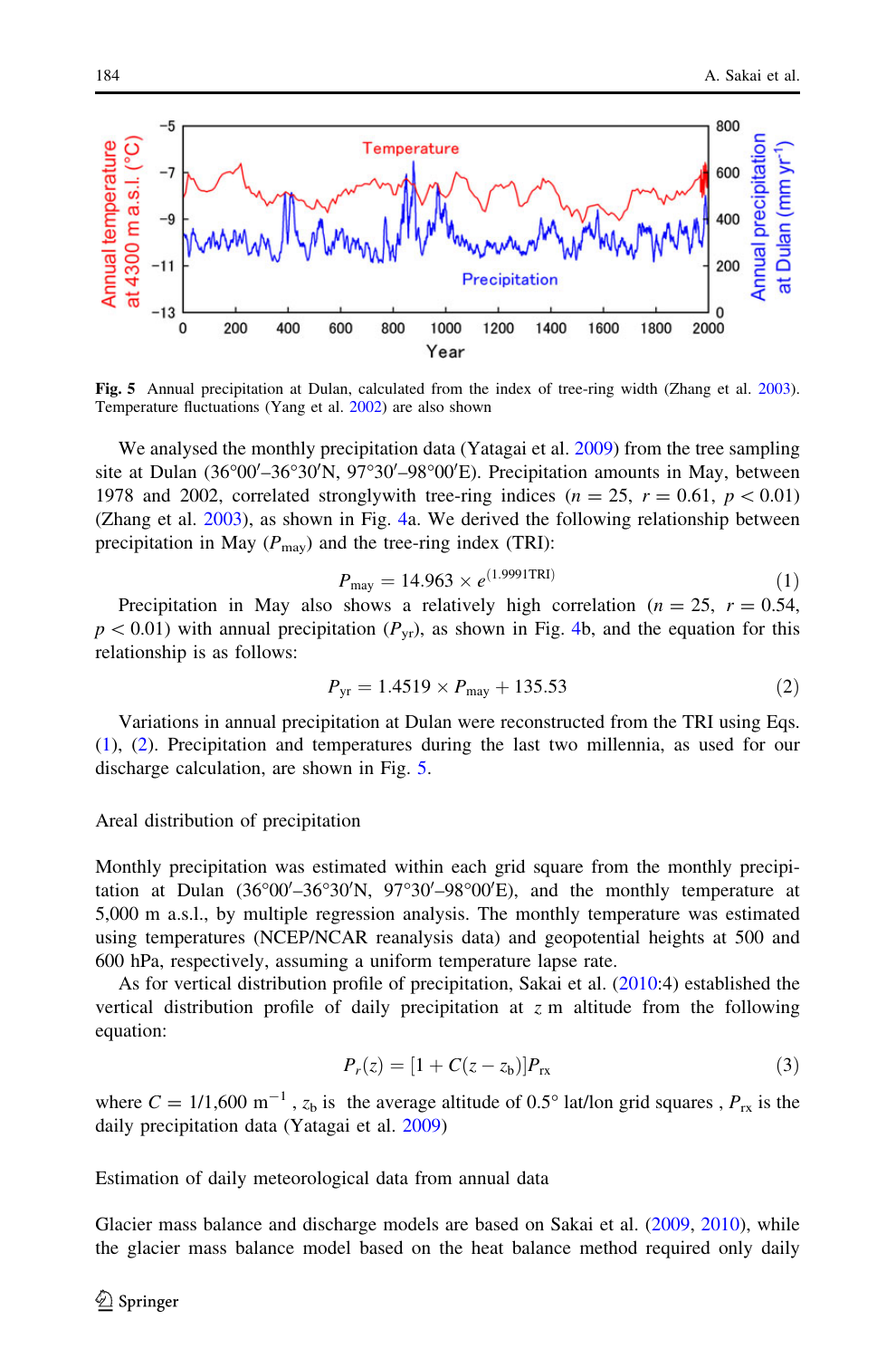

Fig. 6 Flow chart summarising the procedure used to estimate the daily precipitation amounts, and daily temperatures, in each grid square, using the annual precipitation at Dulan and annual temperature for China, respectively (as shown in Fig. [5](#page-7-0))

temperature and data to allow modelling' after precipitation. Annual precipitation data are available for Dulan, and annual temperature data for all of China, for the last two millennia (Fig. [5\)](#page-7-0). However, daily data are required if we are to calculate the fluvioglacial discharge and the mass balance.

Figure 6 shows a procedure for estimating the daily precipitation and temperature within each grid square from the annual precipitation at Dulan, and the annual temperature in China. Here, temperature is assumed to be uniform in the basin, and precipitation is estimated for each 0.5° lat/lon grid square using the precipitation data given by Yatagai et al. [\(2009](#page-18-0)) for the period 1978–2002.

We estimated the monthly temperatures and precipitation at Dulan from proxy annual temperature and precipitation data, by assuming that the monthly ratios of precipitation, and the differences in monthly and annual temperature, have been constant over the last 2000 years, which were derived from precipitation data at Dulan (36°00'-36°30'N, 97°30'-98°00'E) for the period 1978–2002 (Yatagai et al. [2009](#page-18-0)) and the average temperature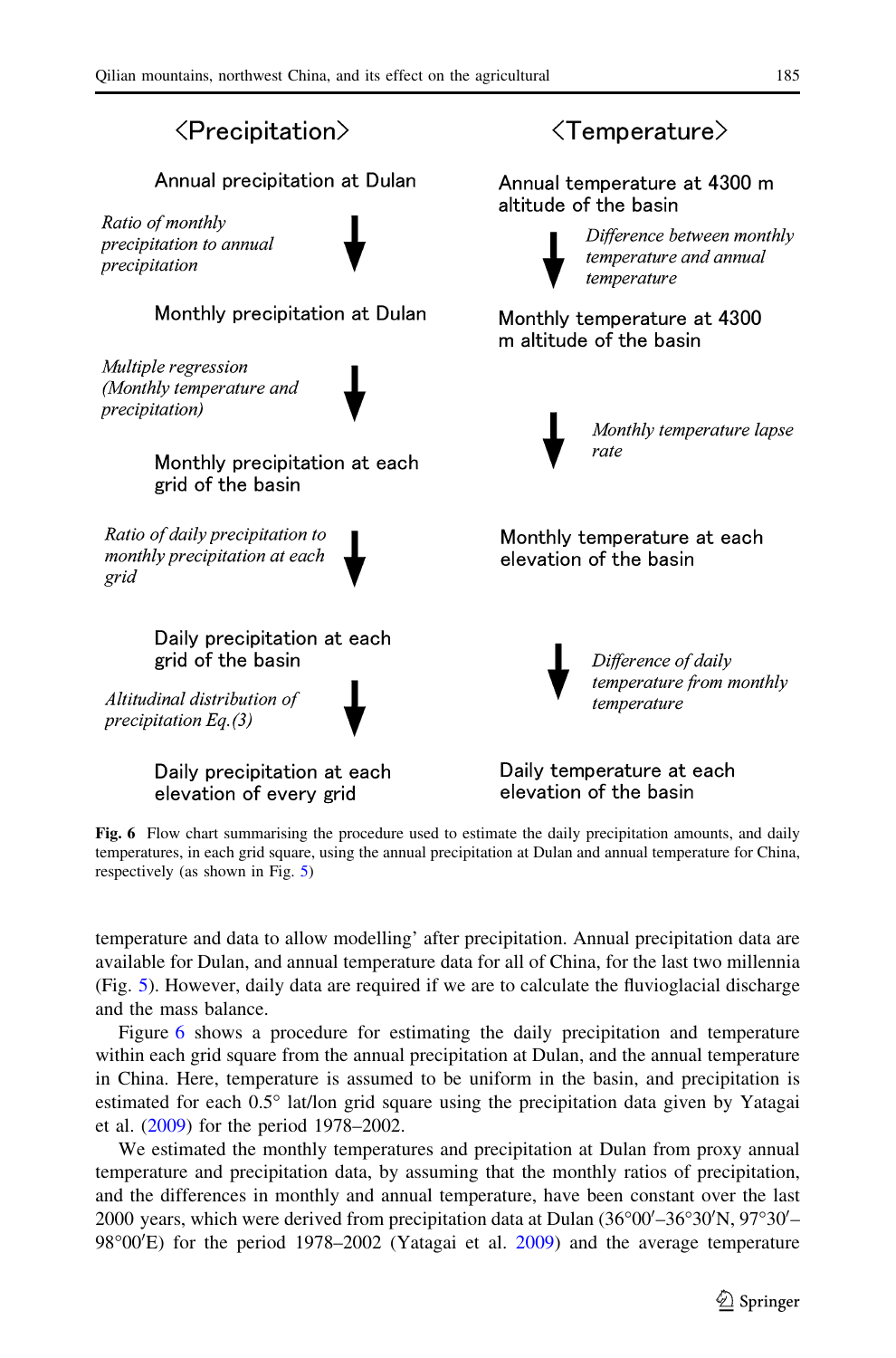NCEP/NCAR Reanalysis data for the period 1978–2000 at 500 and 600 hPa, and the geopotential data at 500 and 600 hPa.

The daily precipitation within each grid square was estimated from the ratio of daily to monthly precipitation in 1978. The daily temperature was similarly estimated from the difference between daily and monthly temperatures in 1978.

Present-day distribution of glaciers and basins

For the three basins studied (Fig. [1b](#page-1-0)), we established two zones before calculating the discharge from the basin: areas occupied by glaciers (the glacier zone), and the glacier-free zone. A digital elevation model (DEM) was used to analyse the altitudinal area distribution and the position of the glaciers in the three basins. The DEM of the basins was generated from Shuttle Radar Topography Mission (SRTM). In addition, the Advanced Spaceborne Thermal Emission and Reflection radiometer (ASTER). DEM was superimposed on the DEM produced from the SRTM to fill gaps in the SRTM DEM. The maximum difference in the two sets of elevations was 5 m.

The boundary of the drainage area was evaluated by superimposing a map (scale: 1:1,000,000) onto the DEM produced by the ASTER satellite image. The altitudinal area distributions of these basins were derived for intervals of 50 m. The drainage areas of the Yingluoxia, Beidahe, and Hongshuibahe basins are 9983, 5981, and 1569  $\text{km}^2$ , respectively.

The glacier zone was extracted by superimposing visible images from the Landsat satellite, taken in the period 1995–2001, and the DEM produced by the ASTER satellite image. As far as possible, we selected Landsat satellite images showing no clouds or seasonal snow. Glaciers with areas  $\leq 0.01$  km<sup>2</sup> could not be detected from the satellite images. The glacier zone areas in the Yingluoxia, Beidahe, and Hongshuibahe basins measure 39, 117, and  $111 \text{ km}^2$ , respectively. Then, the ratios of the glacier to total drainage area in the Yingluoxia, Beidahe, and Hongshuibahe basins are 0.4, 1.7, and 7.1 %, respectively.

#### **Results**

Changes in glacier area

Several researchers (Van de Wal and Wild [2001](#page-18-0); Ye et al. [2003](#page-18-0); Raper and Braithwate [2006\)](#page-18-0) have developed models that show that the rate of response of a glacier area to climate change depends upon the size of the glacier. Therefore, we grouped glacier areas in the three basins into five size classes within each  $0.5^{\circ}$  lat/lon grid square, namely: 0.01–0.049, 0.05–0.099, 0.10–0.499, 0.50–0.999, and  $>1.00$  km<sup>2</sup>.

We assume that the altitudinal glacier area distribution is rhombic in shape (Fig. [7](#page-10-0)), based on the lowest and highest altitudes, and the altitude of the maximum glacier area. Given that the interval used in determining the altitudinal glacier area distribution is 50 m, horizontal distance along the length of the glacier, for a vertical drop of 50 m (HD), can be calculated as follows,

$$
HD = \frac{50}{\tan\left(\frac{\beta \pi}{180}\right)}\tag{4}
$$

Then, glacier width, W (Fig. [7\)](#page-10-0), at the altitude of the maximum glacier area, can be calculated using glacier slope ( $\beta$  (unit:degree)) as follows.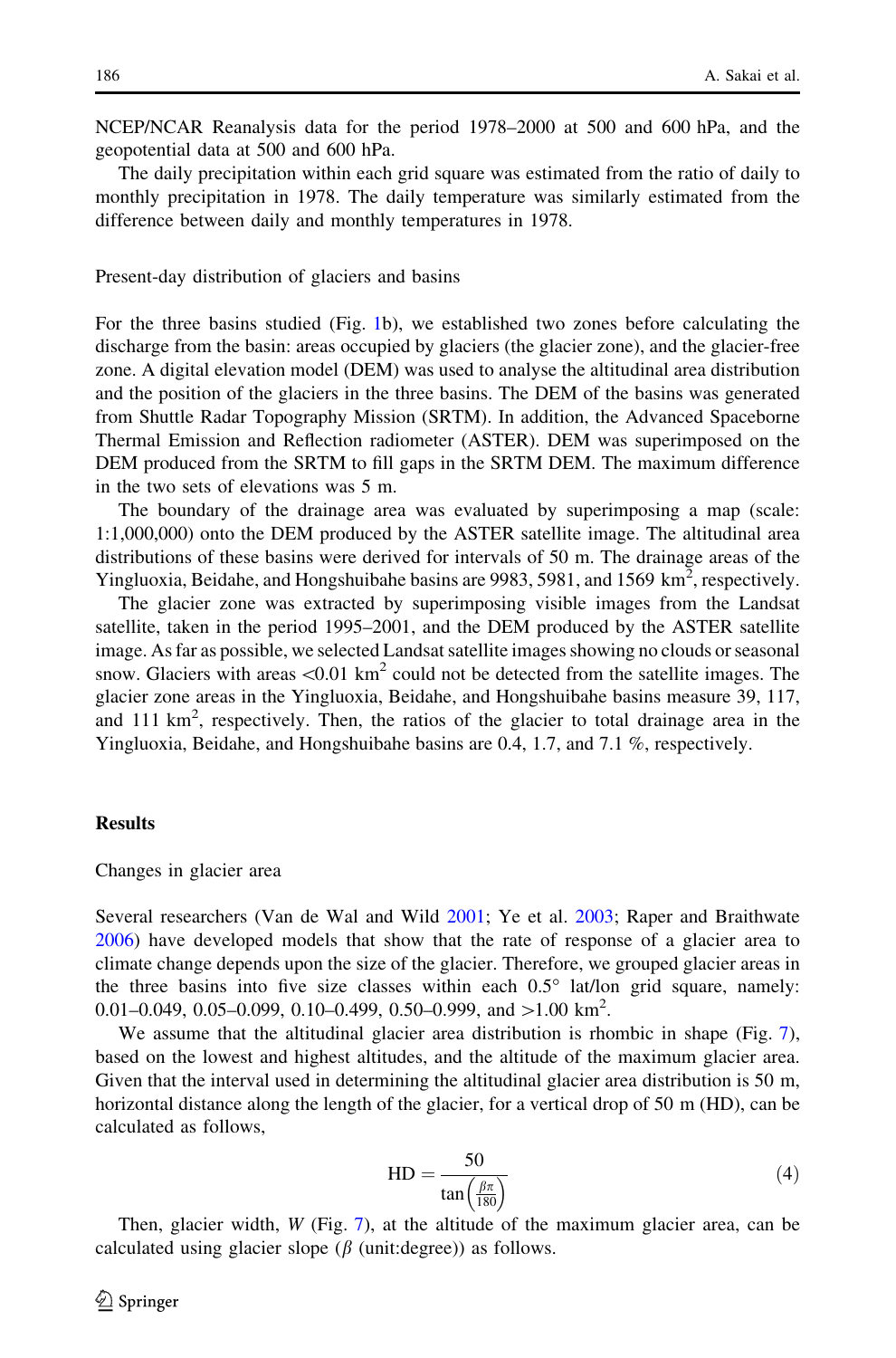$$
W = \frac{S_{\text{max}}}{\text{HD}}\tag{5}
$$

<span id="page-10-0"></span>The average slope of the July 1st Glacier was  $10^{\circ}$ . But, we do not know the average inclination of glaciers in the studied basin. Then, we calculated glacier area fluctuations using five slopes  $8.0^{\circ}$ ,  $9.7^{\circ}$ ,  $11.3^{\circ}$ ,  $14.0^{\circ}$ , and  $18.3^{\circ}$ .

Glacier area change is assumed to conform to the following pattern. The area of the glacier located at a higher altitude than the maximum glacier area (AMG) is taken to be constant, whereas the area of the glacier below the AMG, and the glacier terminus, changes (see Fig. 7).

Moreover, glacier area is assumed to change with changes in glacier volume, and this relationship can be expressed as follows (Chen and Ohmura [1990;](#page-17-0) Liu et al. [2003](#page-18-0)):

$$
v = c\alpha^{\gamma} \tag{6}
$$

where v is the volume of glacier (m<sup>3</sup>),  $\alpha$  is the area of glacier (km<sup>2</sup>), c is t constant (0.04), and  $\gamma$  is the constant (1.36).

Figure [8](#page-11-0) shows the calculated glacier area fluctuation using five slopes and glacier area during the little ice age (LIA) maximum and at present. Calculated glacier area fluctuation with  $11.3^\circ$  inclination corresponded well with the glacier area in the LIA and at present. We can, therefore, assume that the maximum glacier area is a rectangle, with  $11.3^{\circ}$ 



Fig. 7 Schematic representation of the simplified altitudinal glacier area distribution, and glacier area change. HD is the horizontal distance along the length of the glacier, for a vertical drop of 50 m; W is glacier width at each 50 m interval;  $A_H$  and  $A_L$  are the altitudes of the highest and lowest points of the glacier, respectively, and  $A_{MAX}$  is the maximum glacier area. Only those parts of the glacier that are at lower altitudes than the altitude of maximum glacier area  $(A_{MAX})$  show a change in area. Glacier areas are assumed to be rhomboids, which fluctuate in shape as shown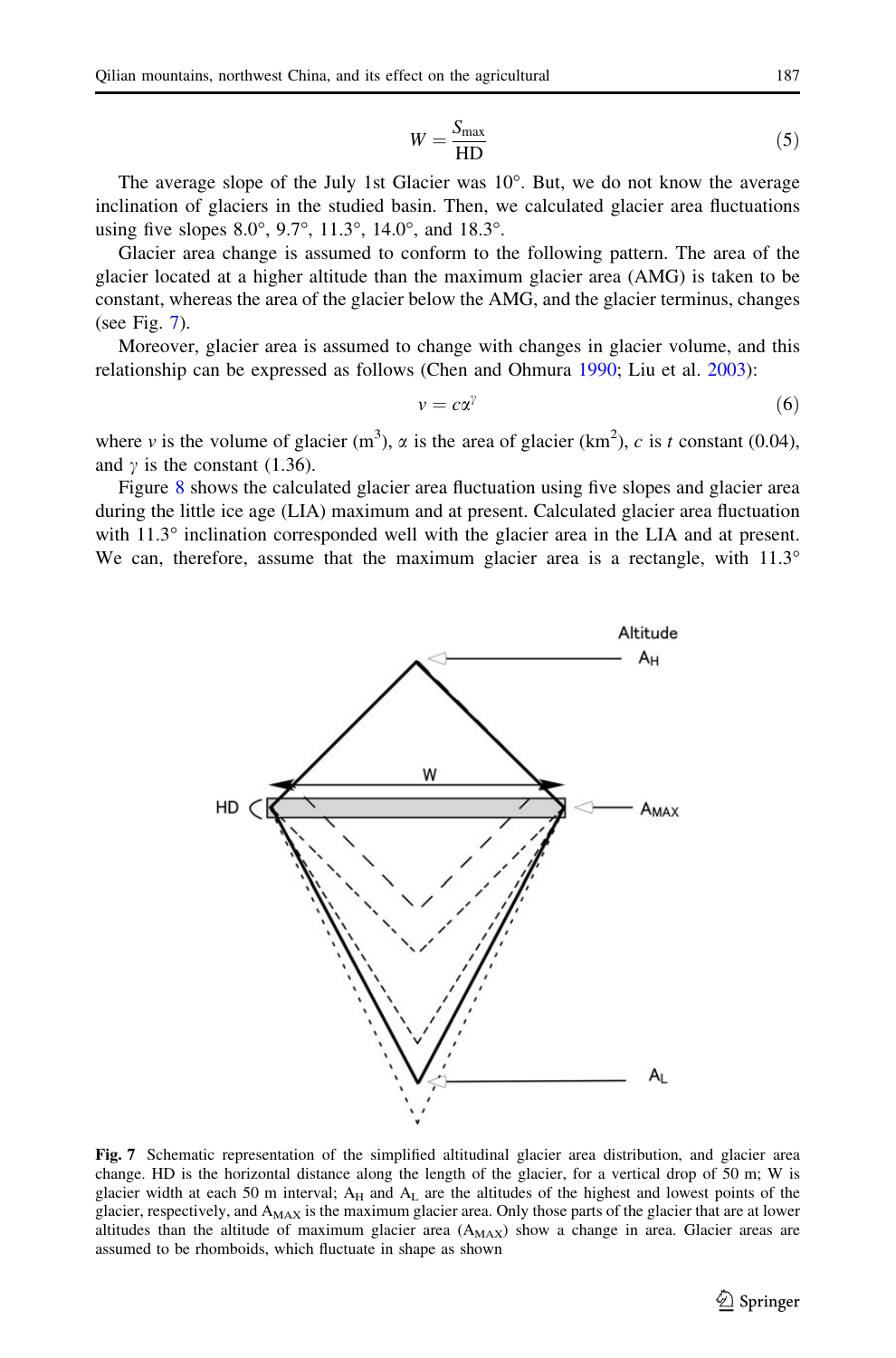<span id="page-11-0"></span>

Fig. 8 Calculated glacier area fluctuations for the last 1000 years with 5 inclinations of glacier (8.0, 9.7, 11.3, 14.0, 18.3 degrees). Gray line and black circle indicate the glacier area during the LIA glacier maximum and at present, respectively





inclination hereafter. The simplified glacier areas with  $11.3^\circ$  in inclination correspond very well with the actual glacier areas (Fig. 9).

#### Initial glacier area and response times

No empirical data are available regarding the initial glacier area to use in calculating glacier area variations over the last two millennia. Instead, we ran a discharge model using averages values for temperature and precipitation over the last two millennia, and assumed that the initial glacier area was the same as the average value over the last two millennia. Example of calculations were shown in Fig. [10](#page-12-0). Therefore, for first several 100 years of the calculation, variations in glacier area are affected by the initial conditions of the model. We discuss the response time of glacier area in the next section. The response time of the five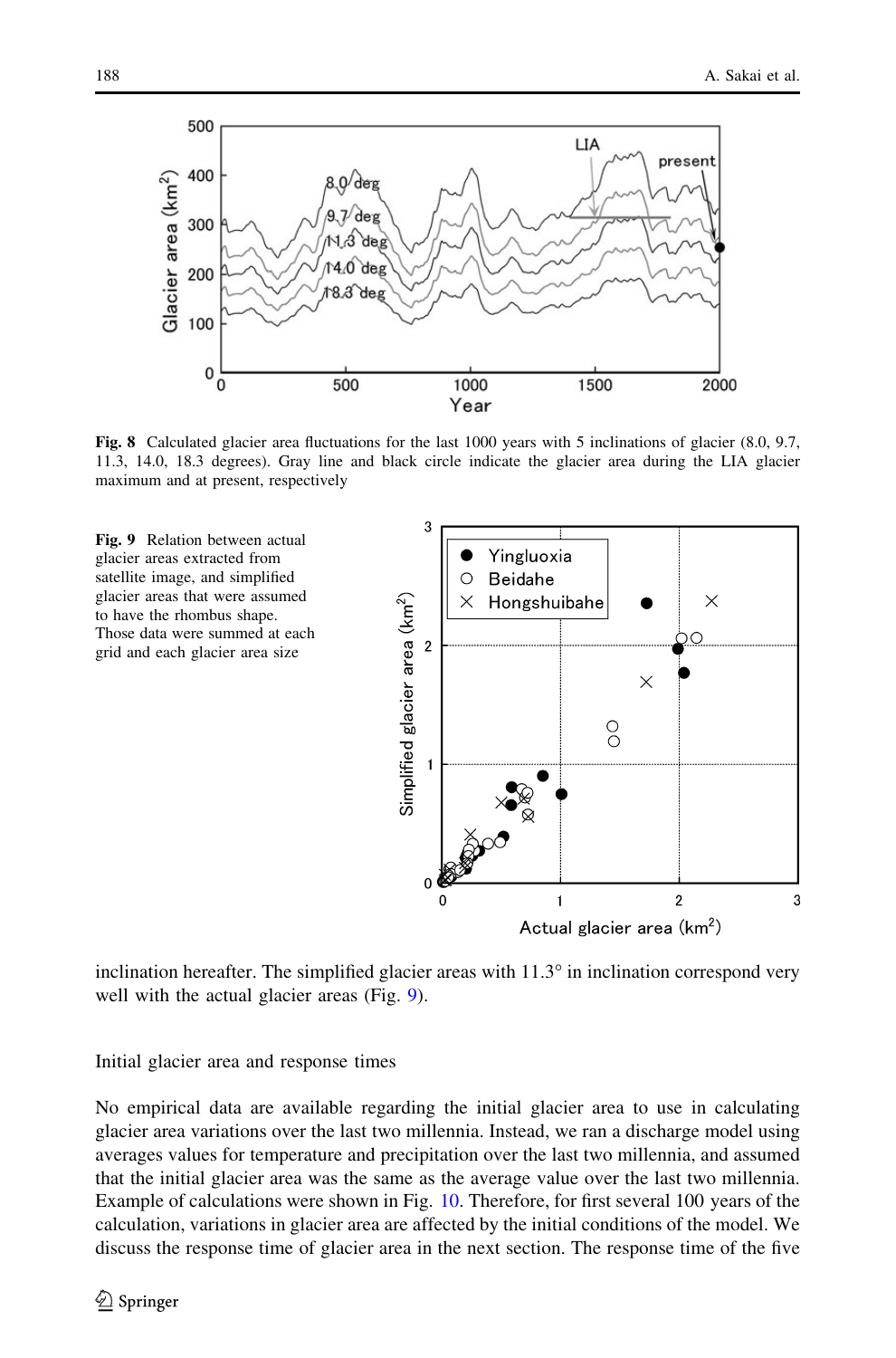<span id="page-12-0"></span>

Fig. 10 Example of glacier area calculations for each of the five glacier size classes. See the text for further details



Fig. 11 Response times of the glacier area for each of the five size classes. Error bars indicate the maximum and minimum values of glacier area, calculated for each grid square, and for each of the five size classes

classes of glacier area (Fig. 11) increased with glacier size, so that the response time for small glaciers  $(0.01-0.49 \text{ km}^2)$ , averaged over whole grid squares, was ca. 21 years, while it increased to ca. 69 years for relatively large glaciers  $(>1.00 \text{ km}^2)$ . With a few exceptions, the response time of the glaciers in each grid square, regardless of glacier size, was on the order of  $10<sup>1</sup>$  y. The calculated maximum response time was 230 years; i.e., much less than two millennia.

Figure [12](#page-13-0)a shows the variations in temperature and precipitation at Dulan used to calculated the glacier mass balance and discharge from the glacier and glacier-free zones. Figure [12](#page-13-0)b–d shows the variations in calculated glacier areas, fluvioglacial discharge, and total discharge from each basin.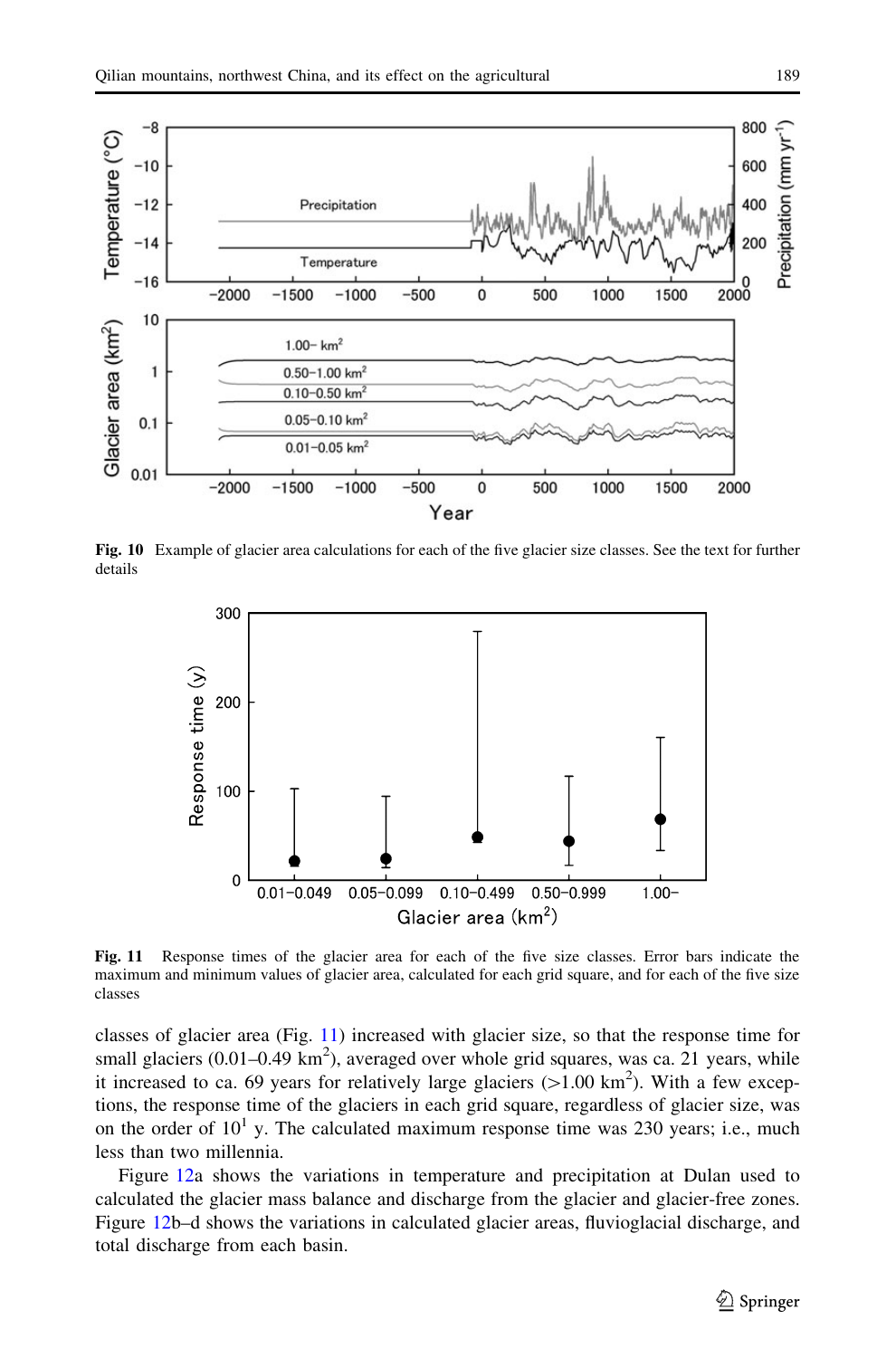<span id="page-13-0"></span>

Fig. 12 a Variations in temperature and precipitation used in the calculations. b Calculated glacier area fluctuations; horizontal line indicates period of maximum glacier area. c Discharge from the glaciers in each basin. d Discharge from each basin

## Discussion

The maximum response time of the glacier area in this study was 230 years (Fig. [11\)](#page-12-0), so the calculated fluvioglacial discharge and variations in glacier areas during the first few 100 years are affected by the initial glacier area, which was calculated using the average temperature and precipitation over the two millennia. Thus, variations in discharge from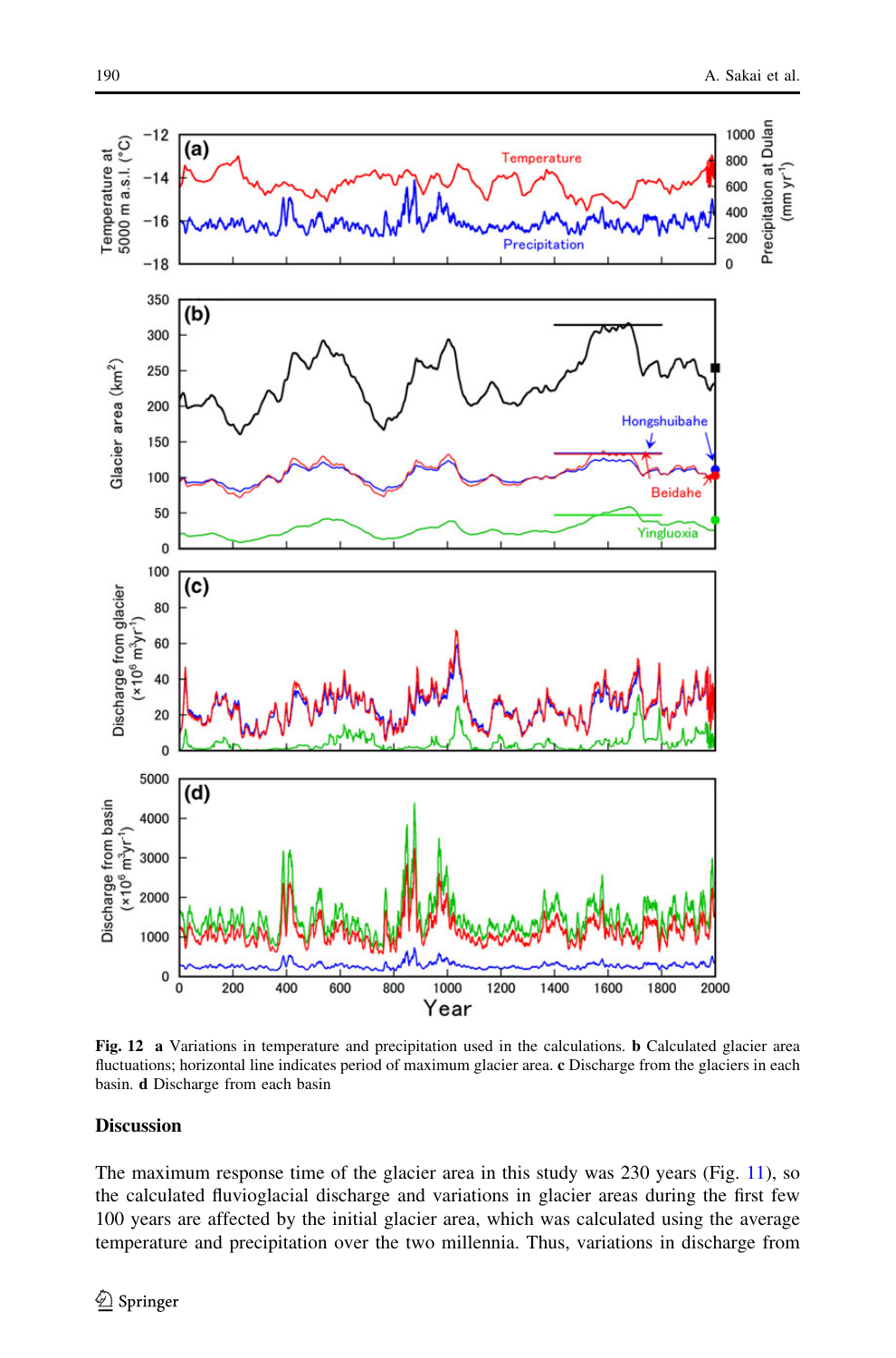the glacier, and the glacier mass balance calculated for the last two millennia, reflect the meteorological conditions from at least 300 years ago. Hereafter, we discuss on the water environment from 300 CE to present.

Figure [12](#page-13-0)b shows that the glacier area expanded significantly on three separate occasions, around 500, 1000 and at the end of the 1700s CE. The calculated glacier area reached a maximum from 1520 to 1690 CE, during the LIA. In Europe, the shrinkage of glaciers at the end of the LIA was caused by decreasing precipitation during the winter season (Vincent et al. [2005](#page-18-0)). Our calculations show that glacier shrinkage in China was caused mainly by an increase in temperature.

The precise timing of the glacial maximum in the Qilian mountains during the last 2000 years has not been determined, but the periods when the glaciers attained their maximum areas are indicated by the horizontal lines in Fig. [12b](#page-13-0). The maximum glacier area for each basin has been estimated from the locations of moraines identified on Corona satellite images. The calculated maximum glacier area during the LIA (1520–1690 CE) is the same as the glacier area maximum given by moraine locations. We have no data on the exact timing of the glacial maximum during the LIA. Nevertheless, our calculations of changes in the areas of the glaciers are consistent with the proposition that the glacial area was at a maximum between 1520 and 1690 CE.

On the basis of C-14 dating in the Nyinchintangla and Gongga mountains, and sum-marising the work of Iwata and Jiao [\(1993](#page-18-0)), Zhou et al. ([1991](#page-19-0)), and Su et al. [\(1992](#page-18-0)), Grove ([2001\)](#page-18-0) suggested that a glacier advance took place between 1000 and 1200 CE, and then again from late 1200s to early 1400s CE. Our calculations of variations in glacier area (Fig. [12b](#page-13-0)) are consistent with a glacier advance starting around 1200 CE, although we note that there are no C-14 data from glacial moraines in the Qilian Shan. Our data also correlate well with the glacier advances determined from moraines and C-14 analyses, and this suggests that our approach is both valid and useful.

The average fluvioglacial discharge during the last two millennia in the Yingluoxia, Beidahe, and Hongshuibahe basins was only 0.3, 2.3, and 9.3 %, respectively, of the total runoff of each basin, as the glacier area covered only 1.4 % of the whole basin. The calculated variation in total discharge from the basins was controlled by variations in precipitation. Similarly, Collins [\(2008\)](#page-17-0) observed discharge in the Swiss Alps and demonstrated that a relatively low glacier area percentage may affect discharge.

The fluvioglacial discharge was relatively small when the glacier area was increasing. In particular, there was no fluvioglacial discharge in the Yingluoxia basin around 300, 1300, and 1500 CE. In contrast, abrupt temperature increases immediately after an expansion of glaciers may cause an increase in discharge, such as occurred in 1038–1714 CE.

No empirical data on glacier discharge are available with which to test our model. However, our calculated changes in glacier area correlate well with direct measurements of the same changes in area. Therefore, our confidence in the calculated discharges from glaciers and basins is high, since glacier mass is calculated from residual precipitation, discharge, and evaporation. That is, the calculated discharges from glaciers and basins are indirectly validated by changes in glacier area.

We compared our calculated dischargers with historical records from each of the Chinese Dynasties. Figure [3](#page-5-0) summarises the calculated discharge from the mountain area, the proportion of discharge from the glacier, agriculture activity in the middle and lower reaches (Nakawo [2011](#page-18-0)), and the area of terminal lakes in the lower reaches.

Inoue et al. ([2007\)](#page-18-0) present a summary, taken from historical documents, of drought events in the more heavily populated middle and lower reaches of the Hei river basin. For the Wei, Jin, and the southern and northern Dynasties (220–589 CE), the calculated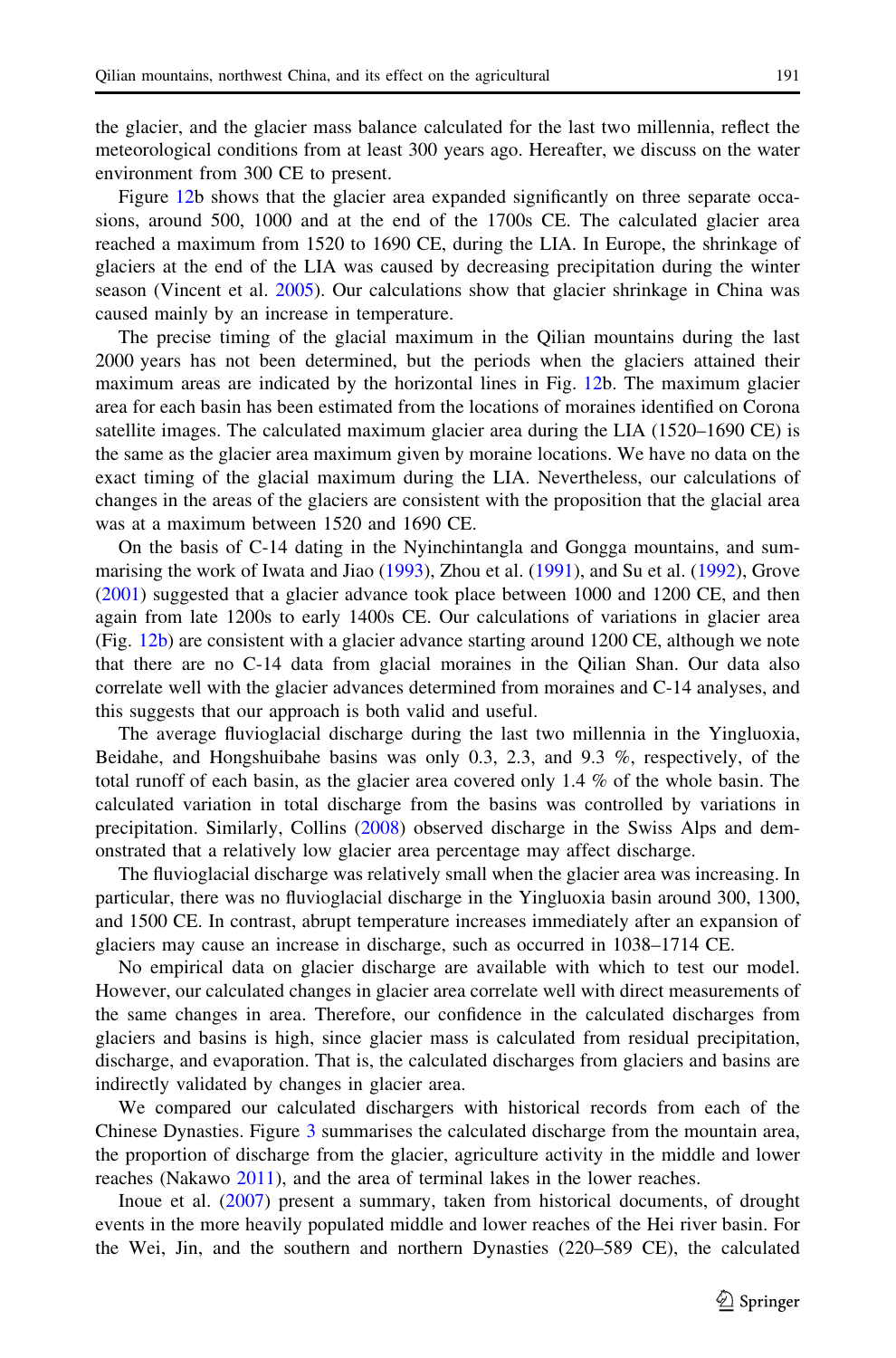<span id="page-15-0"></span>discharge from the mountain area followed a decreasing trend from 300 to 360 CE, which may have influenced the aridification of the Juyan delta. For the four droughts along the Hexi Corridor in this period (271, 369, 399, and 405 CE), our calculations coincided with those in 369, 399, and 405 CE. The historical drought on the Mongol plateau (685–687 CE) during the Tang Dynasty (618–907 CE) coincided with low calculated discharges from the mountain area during 686–691 CE. During the Sung period (960–1279 CE), the yearly floods recorded in the 'Dafo-si' temple do not correspond with our calculated total discharges from the mountain areas, as these were low. However, calculated discharges from glaciers increased dramatically from 1153 to 1178 CE, caused by glacier mass shrinkage. Such melt water may have caused flooding, as the melting season is concentrated during the summer months.

During the Yuan period (1271–1368 CE), our calculated low discharges coincide with the recorded droughts at Gansu in 1288 CE, and at Ejina in 1299 and 1331 CE. Subsequently, in both the Ming (1368–1644 CE) and the Qing (1644–1912 CE) periods, many droughts and floods have been recorded. Khara Khoto and Lücheng, which developed old city in the old Juyan delta, have declined between 1413 and 1475 CE. It was caused not only by a change in the course of the river channel from the Juyan delta to the Ejina delta (Endo et al. [2005](#page-17-0)), but by reduced inflow from mountain areas (1410–1450 CE, Fig. [3](#page-5-0)), because Gashun Nor also dried up between 1440 and 1530 CE (Endo et al. [2005\)](#page-17-0). The Ejina delta developed during a flood in the period 1350–1400 CE, which coincides with the relatively large calculated discharge from the mountains between 1355 and 1430 CE. The struggle for water in the early 18th century is confirmed by the lower calculated discharge from the mountain areas from 1710 to 1720 CE. The great drought from 1876 to 1878 CE is also apparent in our calculations. During the Republic of China (1912 CE), the calculated discharge from the mountain area has followed a decreasing trend. The flood in 1930 CE was probably not caused by discharge from the mountain area, as this was relatively low at that time. However, the calculated glacier meltwater peaked then, and the flood may have been caused by this concentrated discharge during the summer, which was exacerbated by the dry land maximising runoff.

Figure 13 shows the calculated variations in discharge from the upper reaches of the Hei river basin (Yingluoxia, Beidahe, and Hongshuibahe basins), as well as drought events, for



Fig. 13 Five-year moving average of calculated discharge from the entire basin, and five sequential drought events (A–E) recorded in historical documents. The blue bar shows periods with a relatively large discharge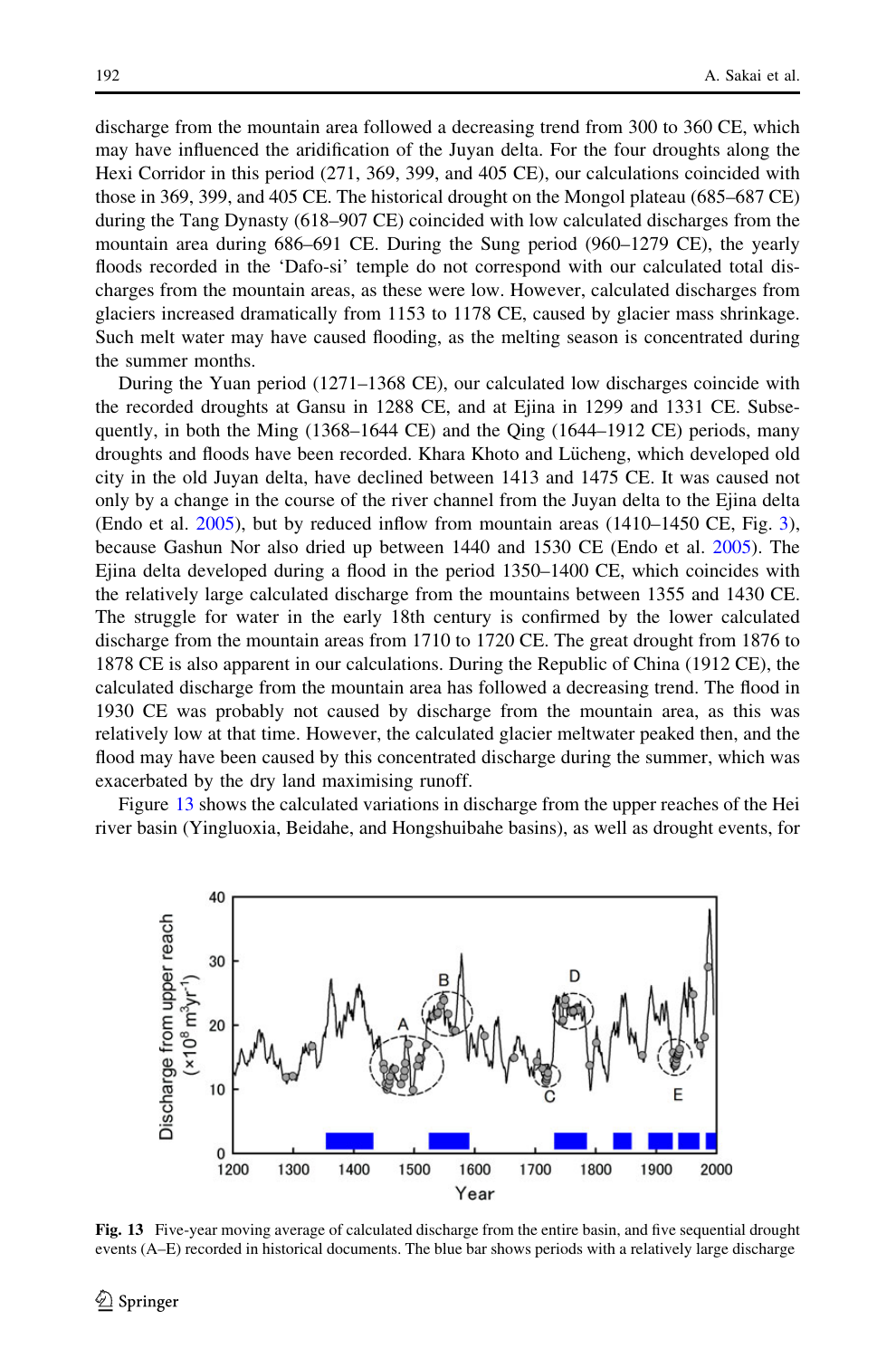| <b>Table 1</b> Sequence of drought<br>events recorded in historical<br>documents, and calculated<br>relative amounts of discharge<br>from the mountain area |   | AD        | Calculated discharge with reconstructed<br>temperature and precipitation |
|-------------------------------------------------------------------------------------------------------------------------------------------------------------|---|-----------|--------------------------------------------------------------------------|
|                                                                                                                                                             | А | 1449–1520 | Little                                                                   |
|                                                                                                                                                             | B | 1531-1556 | Large                                                                    |
|                                                                                                                                                             | C | 1717–1721 | Little                                                                   |
|                                                                                                                                                             | D | 1749-1772 | Large                                                                    |
|                                                                                                                                                             | E | 1928-1939 | Little                                                                   |

the period 1200–2000 CE (there is a relatively large number of historical documents for this period). We selected only long-lived drought events, which continued intermittently for periods of several years to a few decades, and these events are summarised in Table 1. The calculated discharges during drought events A, C, and E (see Table 1) are relatively small; consequently, we are confident that these droughts were climate driven. In contrast, the calculated discharges during drought events B and D are relatively large (Table 1). These drought events may be attributable to human activity, rather than climatic factors, and might have been caused, for example, by the excessive extraction of river water for irrigation. Indeed, in this region, the pioneering phase of agricultural land-use started in the 14th century (Fig. [3](#page-5-0)), supporting this interpretation. Clearly, these droughts must be investigated further to determine whether they are simply artefacts of the excessive use of water in the middle reaches.

In Fig. [13,](#page-15-0) seven long ( $>10$  years) discharge periods are shown from 1200 CE to the present-day (1355–1425, 1525–1585, 1735–1785, 1825–1855, 1885–1925, 1940–1965, and 1980–1995 CE). Four of these periods (1525–1585, 1735–1785, 1940–1965, and 1980–1995 CE) have drought records, while the other three (1355–1425, 1825–1855, and 1885–1925 CE) do not. Between 1355 and 1425 CE, agricultural land-use had not begun (Fig. [3\)](#page-5-0); therefore, human-induced drought could not have occurred because there was a plentiful supply of natural water. The periods 1825–1855 and 1885–1925 CE coincided with Dongan Revolt, and agricultural land was left uncultivated. Therefore, irrigation demands were reduced during these periods, and water shortages did not occur. In this way, the calculated continuous water discharge from the upper reaches can be used to estimate the nature of continuous change in the water environment by taking into account historical events.

#### **Conclusions**

We applied the discharge calculation method, established by Sakai et al. ([2010\)](#page-18-0), to the Beidahe and Hongshuibahe basins, using proxy temperature and precipitation data, and have been able to reconstruct variations in discharge over the last two millennia. However, we have not been able to validate these calculated variations in discharge with direct observations.

We calculated discharges over the past two millennia using a method that enabled us to calculate both the glacier mass balance, and the fluvial and fluvioglacial discharge from the mountains (Sakai et al. [2010\)](#page-18-0). The total maximum glacier area, estimated from the location of moraines, correlates well with the calculated maximum glacier area from 1500 to the end of the 1700s CE, giving us confidence in the validity of our calculated figures for glacier mass balance. The calculated variations in glacier area indicate that the glacial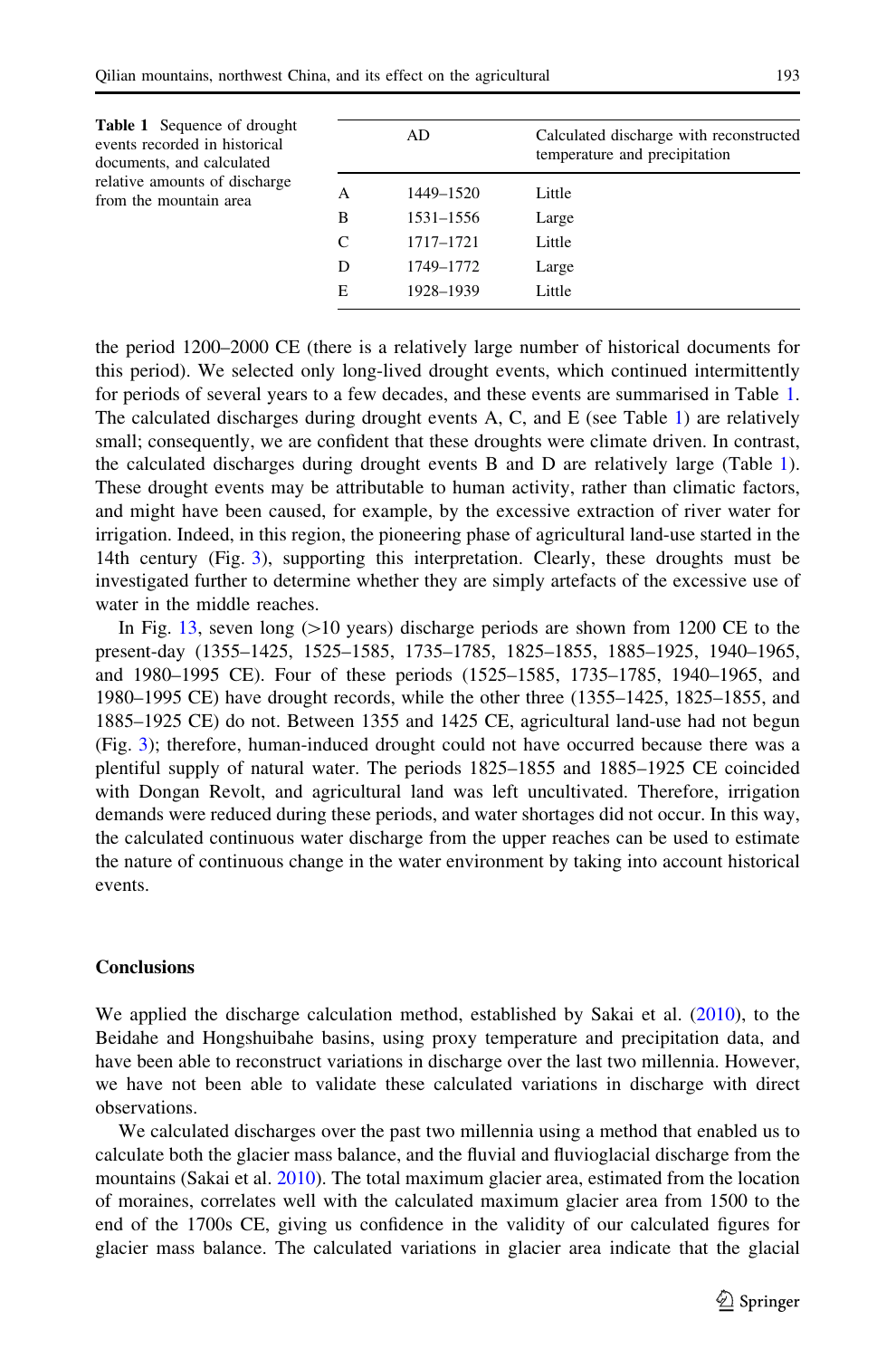<span id="page-17-0"></span>maximum occurred between 1520 and 1690 CE. Given that these calculated changes in glacier area appear valid, we can also express confidence in our calculations of fluctuations in discharge from the glaciers and basins.

Migration of river channels has led to changes in the size and location of the terminal lakes, which has significantly affected the water environment in this arid region. In the age of Yuan (1271–1368 CE), sophisticated farming methods, including the recycling of irrigation water, were employed on the old Juyan delta in an attempt to adapt to the shortage of water at that time.

A comparison of discharge from mountains with historical records indicates that some droughts corresponded to a decline in discharge from the mountains, and some floods corresponded to large discharges from the mountains or glaciers.

We also compared calculated fluctuations in discharge with the timing of drought events recorded in historical documents. To ensure the reliability of the data, only multi-year drought events were considered. Some of the historical drought events correlate well with abrupt declines in discharge, as calculated in the present study. Such correlations provide strong evidence for a significant, and real, dry climatic event. In contrast, other historical drought events do not correlate well with our calculated discharges. In such cases, it is possible that the historical drought record is an artefact of an excessive use of water for irrigation in the middle reaches, as for example in the case of the 14th century period of pioneering land-use. By considering not only drought records and the historical background, but also variations in the calculated discharge from the mountains, the continuous variability of the water environment can be estimated even for those periods when no drought records exist.

Acknowledgments We thank the staff of the Cold and Arid Regions Environment and Engineering Institute at the Chinese Academy of Sciences, Lanzhou, China, for their generous support during fieldwork. We are also grateful to Prof. Y. Ageta and Oasis project member for their valuable suggestions. The field research and data analyses were funded by Grants-in-Aid for Scientific Research (Project No. 19201005) from the Ministry of Education, Culture, Sports, Science and Technology of Japan (MEXT), and the Funding Program for Next Generation World-Leading Researchers (NEXT Program). This study was conducted with contributions from the Oasis Project (Historical Evolution of Adaptability in an Oasis Region to Water Resource Changes) and the Ili Project (Historical Interactions between the Multi-cultural Societies and the Natural Environment in a Semi-arid Region in Central Eurasia) promoted by the Research Institute for Humanity and Nature (RIHN). We also thanked the journal editor, Maurits W. Ertsen, for his generous support and for encouraging us to fully integrate our findings rather than to produce a paper containing two sections dealing separately with the history and the science.

Open Access This article is distributed under the terms of the Creative Commons Attribution License which permits any use, distribution, and reproduction in any medium, provided the original author(s) and the source are credited.

### References

- Chen J, Ohmura A (1990) Estimation of alpine glacier water resources and their change since 1870s. IAHS Publ 193:127–135
- Collins DN (2008) Climatic warming, glacier recession and runoff from Alpine basins after the little ice age maximum. Ann Glaciol 48:119–124
- Cook ER, Anchukaitis KJ, Buckley BM, D'Arrigo RD, Jacoby GC, Wright WE (2010) Asian monsoon failure and megadrought during the last millennium. Science 328(5977):486–489. doi[:10.1126/science.](http://dx.doi.org/10.1126/science.1185188) [1185188](http://dx.doi.org/10.1126/science.1185188)
- Endo K, Sohma H, Mu G, Qi W, Hori K, Murata T, Zheng X (2005) Paleoenvironment and migration of rivers, delta and lakes in the lowest reaches of Heihe. Project report on an Oasis-region (Research Institute for Humanity and Nature) 5(2):161–171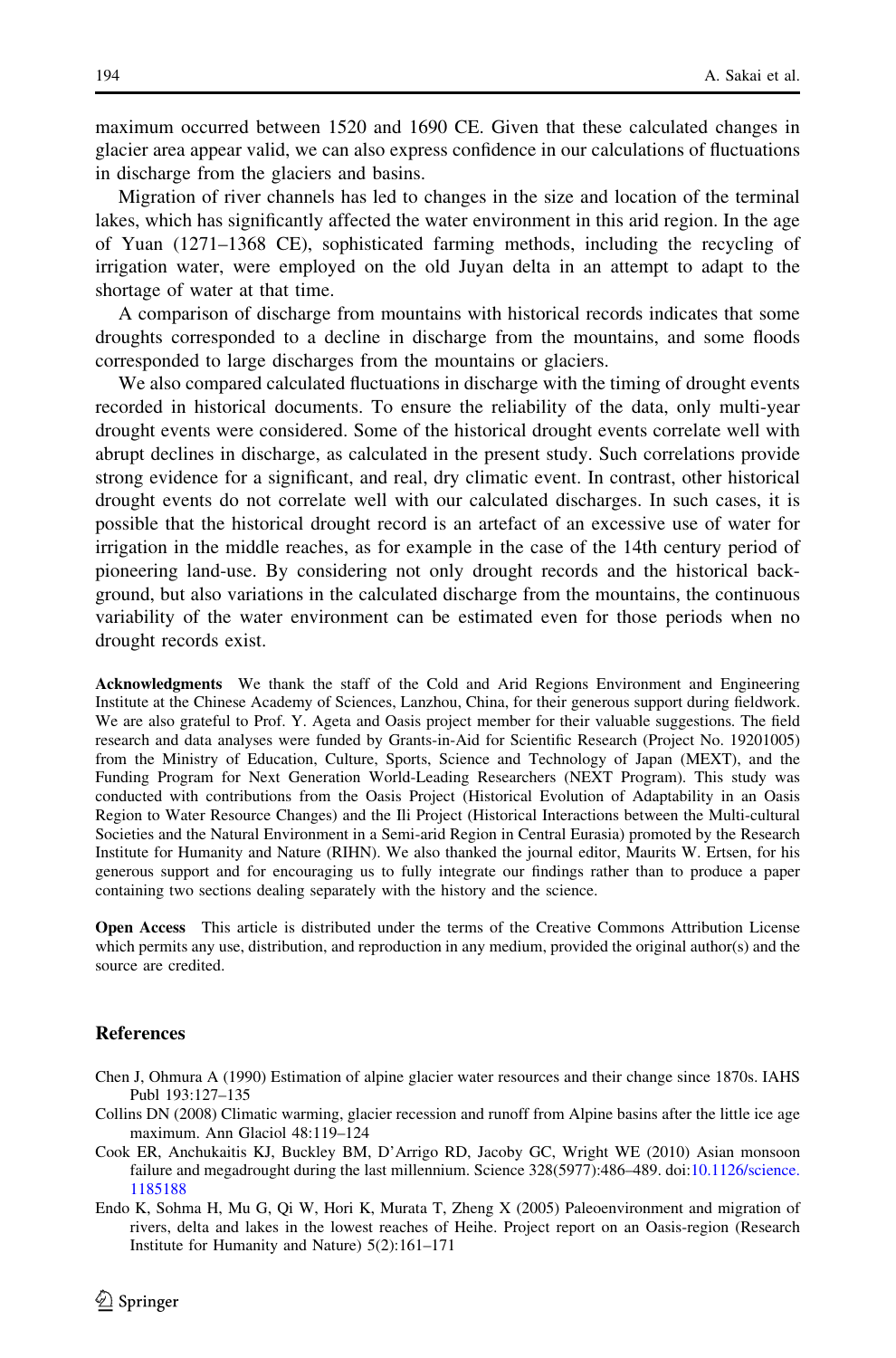- <span id="page-18-0"></span>Endo K, Qi W, Mu G, Zheng X, Murata T, Hori K, Sohma H, Takada M (2007) Change of desert environment and human activities during the last 3000 years in the lowest reaches of Heihe river, China (in Japanese). Project report on an Oasis-region. (Research Institute for Humanity and Nature) 6(2):181–199
- Greuell W (1992) Hintereisferner, Austria: mass-balance reconstruction and numerical modelling of the historical length variations. J Glaciol 38(129):233–244
- Grove JM (2001) The little ice age. Ancient and modern, vol I, 2nd edn. Taylor & Francis Group, London, New York

Inoue M, Kato Y, Moriya K (eds) (2007) Regional history in oasis regions. Shoukado, Kyoto

- Iwata S, Jiao K (1993) Fluctuation of the Zepu glacier in late holocene epoch, the eastern Nyanqentanglha mountains, Qing-Zang (Tibet) plateau. In: Yao TD, Ageta Y (eds) Glaciological climate and environment on Qing-Zang plateau. Science Press, Beijing
- Kang E, Cheng G, Lan Y, Jin H (1999) A model for simulating the response of runoff from the mountainous watersheds of inland river basins in the arid area of northwest China to climatic changes. Sci China Ser  $D$  42:52–63
- Kubota (2007) Nature and water use at Hei river basin. In: Nakawo et al (eds) Half a century of Chinese frontier region. Toho Press, Tokyo
- Linderholm HW, Jansson P (2007) Proxy data reconstructions of the Storglaciatien (Sweden) mass-balance record back to AD1500 on annual to decadal timescales. Ann Glaciol 46:261–267
- Liu S, Sun W, Shen Y, Li G (2003) Glacier changes since the little ice age maximum in the western Qilian Shan, northwest China, and consequences of glacier runoff for water supply. J Glaciol 49(164): 117–124
- Mischke S (2001) Mid and late holocene paleoenvironment of the lakes eastern Juyanze and Sogo Nur in NW China, based on Ostracod species assemblages and shell chemistry. Berl Geowiss Abh 35:134
- Nakawo M (2011) History and environment at oasis region. Bensey Publishing Inc., Tokyo (in Japanese) Oerlmans J (1997) A flowline model for Nigardsbreen, Norway: projection of future glacier length based on
- dynamic calibration with the historic record. Ann Glaciol 24:382–389 Raper SCB, Braithwate RJ (2006) Low sea level projections from mountain glaciers and icecaps under
- global warming. Nature 439. doi:[10.1038](http://10.1038) Raper SCB, Briffa KR, Wigley TML (1996) Glacier change in northern Sweden from AD500: a simple
- geometric model of Storglaciaren. J Glaciol 42(141):341–351 Sakai A, Fujita K, Nakawo M, Yao T (2009) Simplification of heat balance calculation and its application to the glacier runoff from the July 1st glacier in northwest China since the 1930s. Hydrol Process 23(4):585–596. doi[:10.1002/hyp.7187](http://dx.doi.org/10.1002/hyp.7187)
- Sakai A, Fujita K, Narama C, Kubota J, Nakawo M, Yao T (2010) Reconstructions of annual discharge and glacier ELA at Qilian mountains in northwest China from 1978 to 2002. Hydrol Process. doi: [10.1002/hyp.7700](http://dx.doi.org/10.1002/hyp.7700)
- Schmeits MJ, Oerlemans J (1997) Simulation of the historical variations in length of unterer Grindelwaldgletscher, Switzerland. J Glaciol 43(143):152–164
- Smedt DB, Pattyn F (2003) Numerical modelling of historical front variations and dynamic response of sofiysky glacier, Altai mountains, Russia. Ann Glaciol 37:143–149
- Sohma H and 5 others (2007) Environmental change indicating the remains at lower reaches of the Heihe region (Japanese with English abstract). Project Report on an Oasis-region (Research Institute for Humanity and Nature) 6(2):107–121
- Su Z, Liu S, Wang N, Shi A (1992) Recent fluctuation of glaciers in the Gongga mountains. Ann Glaciol 16:163–167
- Van de Wal RSW, Wild M (2001) Modelling the response of glaciers to climate change by applying volume–area scaling in combination with a high resolution GCM. Clim Dyn 18:359–366
- Vincent C, Le Meur E, Six D, Funk M (2005) Solving the paradox of the end of the little ice age in the Alps. Geophys Res Lett 32(9):L09706. doi[:10.1029/2005GL022552](http://dx.doi.org/10.1029/2005GL022552)
- Wang G, Cheng G (1999) Water resource development and its influence on the environment in arid zones of China—the case of the Hei river basin. J Arid Environ 43:121–131
- Yamaguchi S, Naruse R, Shiraiwa T (2008) Climate reconstruction since the little ice age by modelling Koryto glacier in Kamuchatka Peninsula, Russia. J Glaciol 54(184):125–130
- Yang B, Braeuning A, Johnson KR, Shi YF (2002) General characteristics of temperature variation in China during the last two millennia. Geophys Res Lett 29(9). doi[:10.1029/2001GL014485](http://dx.doi.org/10.1029/2001GL014485)
- Yatagai A, Arakawa O, Kamiguchi K, Kawamoto H, Nodzu MI, Hamada A (2009) A 44-year daily gridded precipitation dataset for Asia based on a dense network of rain gauges. SOLA 5:137–140. doi: [10.2151/sola.2009-035](http://dx.doi.org/10.2151/sola.2009-035)
- Ye B, Ding Y, Liu F, Liu C (2003) Responses of various-sized alpine glaciers and runoff to climatic change. J Glaciol 49(164):1–7